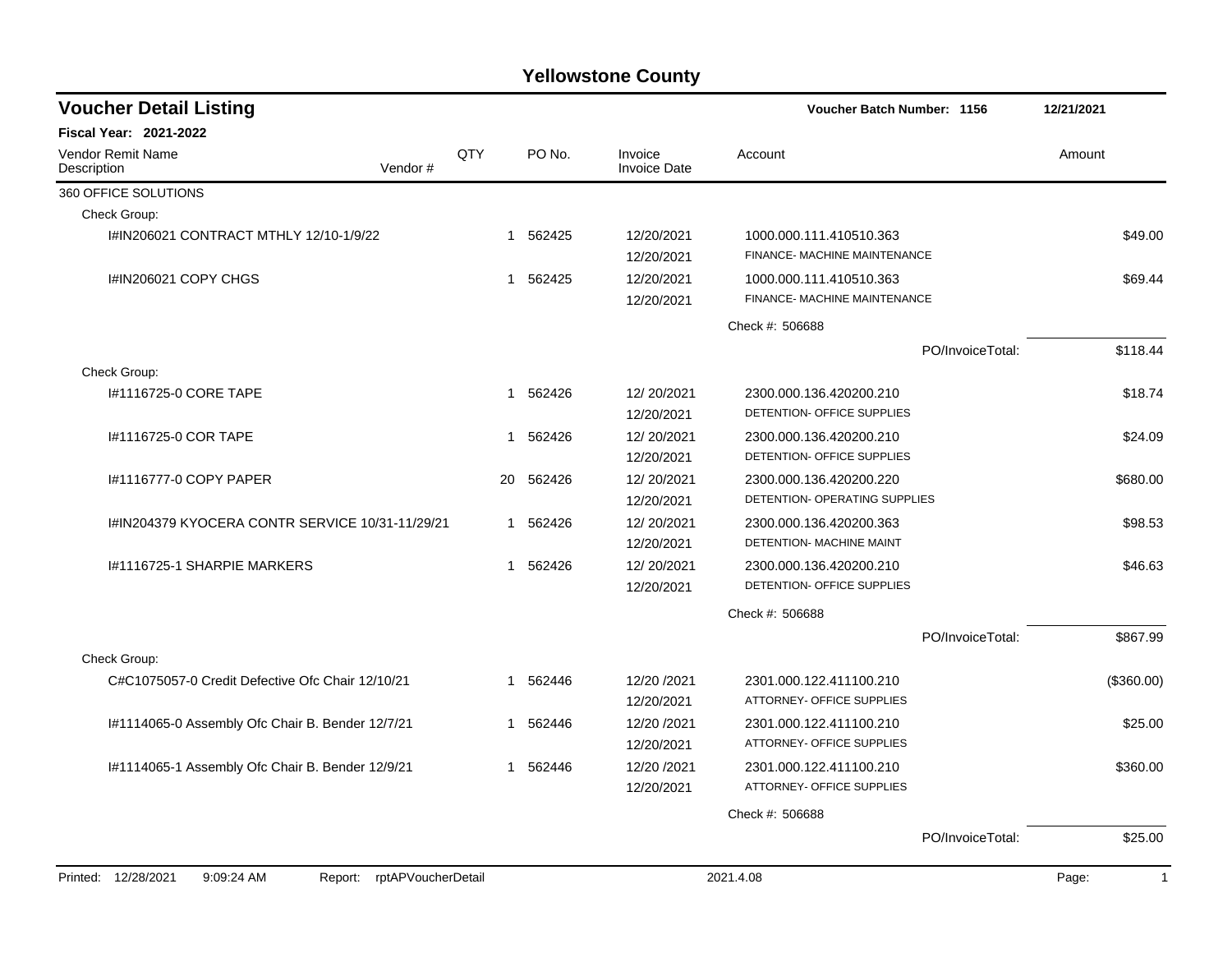| <b>Voucher Detail Listing</b>                                                           |     |          |                                | Voucher Batch Number: 1156          | 12/21/2021  |
|-----------------------------------------------------------------------------------------|-----|----------|--------------------------------|-------------------------------------|-------------|
| <b>Fiscal Year: 2021-2022</b>                                                           |     |          |                                |                                     |             |
| Vendor Remit Name<br>Vendor#<br>Description                                             | QTY | PO No.   | Invoice<br><b>Invoice Date</b> | Account                             | Amount      |
|                                                                                         |     |          |                                | Vendor Total:                       | \$1,011.43  |
| ALLIANT INSURANCE SERVICES INC - 8377                                                   |     |          |                                |                                     |             |
| Check Group:                                                                            |     |          |                                |                                     |             |
| A#YELLCOU-02, I#1830161, consulting fee December<br>2021                                |     | 1 562447 | 12/20/2021                     | 6050.000.601.500700.398             | \$5,000.00  |
|                                                                                         |     |          | 12/20/2021                     | HEALTH INSUR- ADVISOR CONTRACT      |             |
| A#YELLCOU-02, I#1830161, Monthly Alliant Analytics<br>December 2021                     |     | 1 562447 | 12/20/2021                     | 6050.000.601.500700.350             | \$810.00    |
|                                                                                         |     |          | 12/20/2021                     | HEALTH INSUR- PROFESSIONAL SERVICES |             |
|                                                                                         |     |          |                                | Check #: 506689                     |             |
|                                                                                         |     |          |                                | PO/InvoiceTotal:                    | \$5,810.00  |
|                                                                                         |     |          |                                | Vendor Total:                       | \$5,810.00  |
| ANGEL LIND'S DAIRY INC<br>Check Group:                                                  |     |          |                                |                                     |             |
| I# 8012970 A# YOUTHS / Dairy                                                            |     | 1 562422 | 12/20/2021                     | 2399.000.235.420250.223             | \$105.75    |
|                                                                                         |     |          | 12/20/2021                     | YSC-FOOD                            |             |
|                                                                                         |     |          |                                | Check #: 506690                     |             |
|                                                                                         |     |          |                                | PO/InvoiceTotal:                    | \$105.75    |
|                                                                                         |     |          |                                | Vendor Total:                       | \$105.75    |
| AUTOMATED MAINTENANCE SER<br>021399<br>Check Group:                                     |     |          |                                |                                     |             |
| I#78307; A#6945 YCCH; JANITORIAL SVC DEC 2021                                           |     | 1 562417 | 12/20/2021                     | 1000.000.145.411200.367             | \$14,938.50 |
|                                                                                         |     |          | 12/20/2021                     | FACILITIES- JANITORIAL SERVICES     |             |
|                                                                                         |     |          |                                | Check #: 506691                     |             |
|                                                                                         |     |          |                                | PO/InvoiceTotal:                    | \$14,938.50 |
|                                                                                         |     |          |                                | Vendor Total:                       | \$14,938.50 |
| <b>BALCO UNIFORM CO INC</b><br>041513                                                   |     |          |                                |                                     |             |
| Check Group:                                                                            |     |          |                                |                                     |             |
| 1#64159: A#10511 Outer carrier & ballistic vest TJ.<br>*Partial employee reimbursement* |     | 1 562444 | 12/20/2021                     | 2300.000.130.420110.226             | \$1,084.28  |
|                                                                                         |     |          | 12/20/2021                     | ADMIN- CLOTHING & UNIFORMS          |             |
| Printed: 12/28/2021<br>9:09:24 AM<br>rptAPVoucherDetail<br>Report:                      |     |          |                                | 2021.4.08                           | 2<br>Page:  |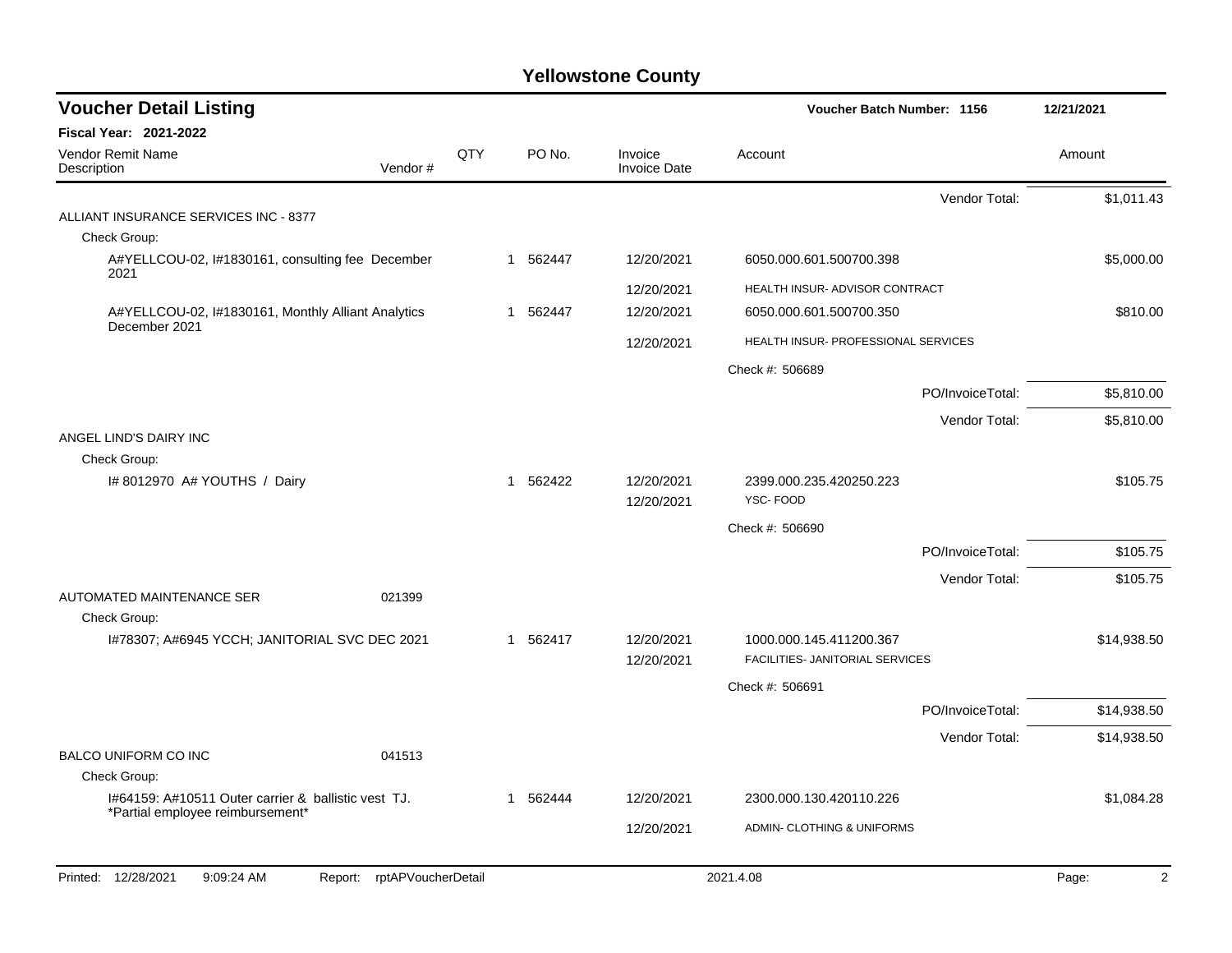| <b>Voucher Detail Listing</b>                                              |         |     |          |                                | <b>Voucher Batch Number: 1156</b>     | 12/21/2021 |
|----------------------------------------------------------------------------|---------|-----|----------|--------------------------------|---------------------------------------|------------|
| <b>Fiscal Year: 2021-2022</b>                                              |         |     |          |                                |                                       |            |
| <b>Vendor Remit Name</b><br>Description                                    | Vendor# | QTY | PO No.   | Invoice<br><b>Invoice Date</b> | Account                               | Amount     |
| I#65116: A#10511 Outer carrier shirts DK. *Full employee<br>reimbursement* |         |     | 1 562444 | 12/20/2021                     | 2300.000.130.420110.226               | \$137.94   |
|                                                                            |         |     |          | 12/20/2021                     | ADMIN- CLOTHING & UNIFORMS            |            |
| I#65207-2: A#10511 4 SS & 4 LS duty shirts new hire MK.                    |         |     | 1 562444 | 12/20/2021                     | 2300.000.130.420110.226               | \$466.47   |
|                                                                            |         |     |          | 12/20/2021                     | ADMIN- CLOTHING & UNIFORMS            |            |
| I#65010-3: A#10511 4 LS & 4 SS duty shirts new hire DS.                    |         |     | 1 562444 | 12/20/2021                     | 2300.000.130.420110.226               | \$443.23   |
|                                                                            |         |     |          | 12/20/2021                     | ADMIN- CLOTHING & UNIFORMS            |            |
| I#65207-1: A#10511 Duty belt new hire MC.                                  |         |     | 1 562444 | 12/20/2021                     | 2300.000.130.420110.226               | \$52.23    |
|                                                                            |         |     |          | 12/20/2021                     | <b>ADMIN- CLOTHING &amp; UNIFORMS</b> |            |
|                                                                            |         |     |          |                                | Check #: 506692                       |            |
|                                                                            |         |     |          |                                | PO/InvoiceTotal:                      | \$2,184.15 |
|                                                                            |         |     |          |                                | Vendor Total:                         | \$2,184.15 |
| BARGREEN ELLINGSON INC                                                     | 046659  |     |          |                                |                                       |            |
| Check Group:                                                               |         |     |          |                                |                                       |            |
| I#010140834; A#30099055 YCCH; TOWELS                                       |         |     | 1 562418 | 12/20/2021                     | 1000.000.145.411200.224               | \$656.86   |
|                                                                            |         |     |          | 12/20/2021                     | FACILITIES- JANITORIAL SUPPLIES       |            |
| I#010146528; A#30099055 YCCH; TOWELS                                       |         |     | 1 562418 | 12/20/2021                     | 1000.000.145.411200.224               | \$190.45   |
|                                                                            |         |     |          | 12/20/2021                     | FACILITIES- JANITORIAL SUPPLIES       |            |
|                                                                            |         |     |          |                                | Check #: 506693                       |            |
|                                                                            |         |     |          |                                | PO/InvoiceTotal:                      | \$847.31   |
|                                                                            |         |     |          |                                | Vendor Total:                         | \$847.31   |
| <b>BILLINGS CONSTRUCTION SUPPLY</b>                                        |         |     |          |                                |                                       |            |
| Check Group:                                                               |         |     |          |                                |                                       |            |
| I#INV6903 CONST SUPPLIES 11/23/21                                          |         |     | 1 562435 | 12/20/2021                     | 2210.000.405.460430.399               | \$260.00   |
|                                                                            |         |     |          | 12/20/2021                     | PARKS- OTHER CONTRACT SERVICES        |            |
|                                                                            |         |     |          |                                | Check #: 506694                       |            |
|                                                                            |         |     |          |                                | PO/InvoiceTotal:                      | \$260.00   |
|                                                                            |         |     |          |                                | Vendor Total:                         | \$260.00   |
| <b>BILLINGS REGIONAL LANDFILL</b><br>Check Group:                          | 042554  |     |          |                                |                                       |            |
|                                                                            |         |     |          |                                |                                       |            |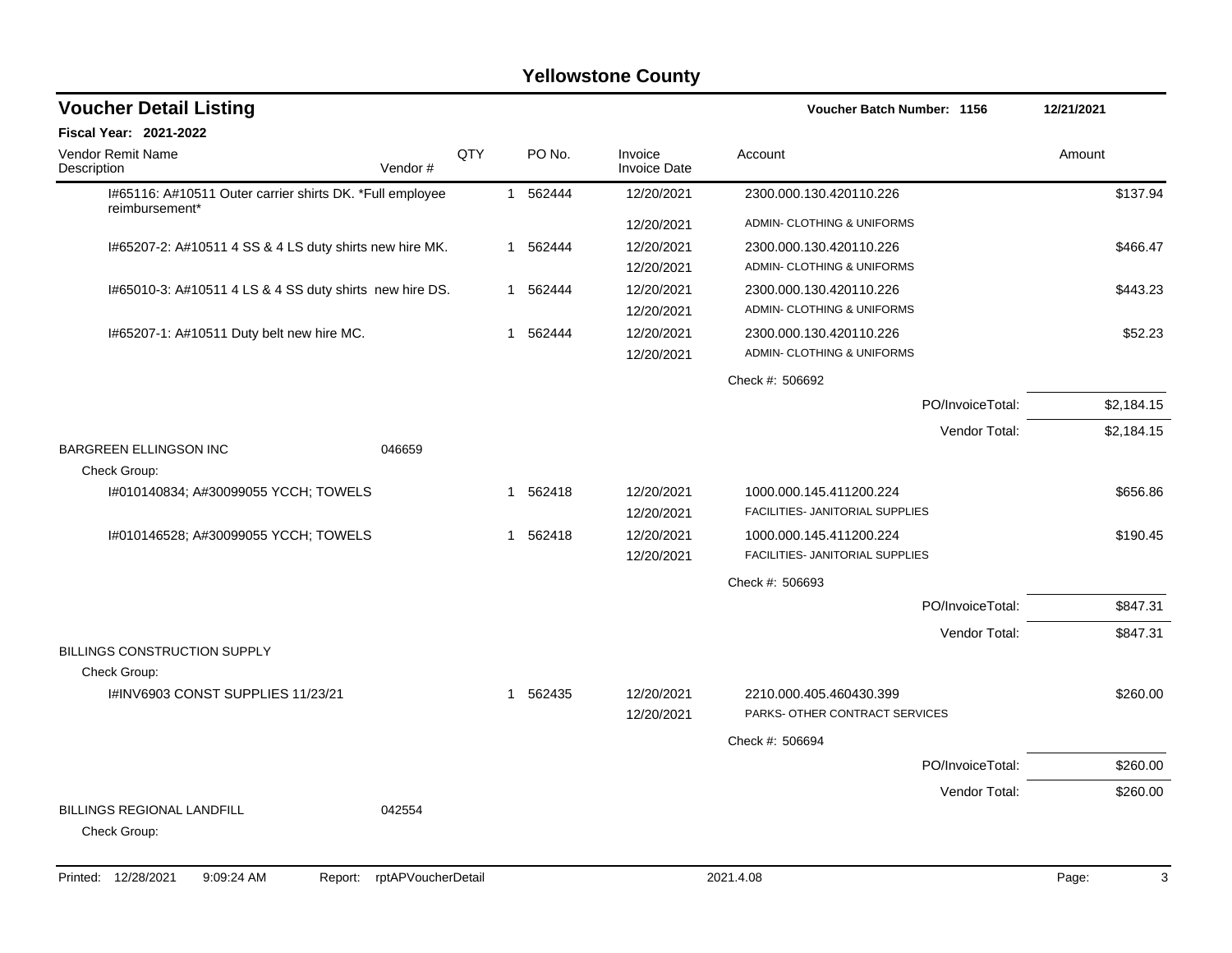|                                            |         |                 |           | <b>Yellowstone County</b>      |                                                               |            |
|--------------------------------------------|---------|-----------------|-----------|--------------------------------|---------------------------------------------------------------|------------|
| <b>Voucher Detail Listing</b>              |         |                 |           |                                | Voucher Batch Number: 1156                                    | 12/21/2021 |
| <b>Fiscal Year: 2021-2022</b>              |         |                 |           |                                |                                                               |            |
| Vendor Remit Name<br>Description           | Vendor# | QTY             | PO No.    | Invoice<br><b>Invoice Date</b> | Account                                                       | Amount     |
| I#01475516; YCCH; MSW-COUNTY               |         |                 | 1 562413  | 12/20/2021<br>12/20/2021       | 1000.000.145.411200.360<br>FACILITIES- REPAIR & MAINT SERVICE | \$11.45    |
|                                            |         |                 |           |                                | Check #: 506695                                               |            |
|                                            |         |                 |           |                                | PO/InvoiceTotal:                                              | \$11.45    |
|                                            |         |                 |           |                                | Vendor Total:                                                 | \$11.45    |
| <b>BILLINGS YELLOW CAB</b><br>Check Group: | 036343  |                 |           |                                |                                                               |            |
| 1#1266 TAXI SERV NOV 21                    |         |                 | 1 562411  | 12/20/2021                     | 2300.000.136.420200.310                                       | \$50.75    |
|                                            |         |                 |           | 12/20/2021                     | DETENTION- PRISONER TRANSPORT                                 |            |
|                                            |         |                 |           |                                | Check #: 506696                                               |            |
|                                            |         |                 |           |                                | PO/InvoiceTotal:                                              | \$50.75    |
|                                            |         |                 |           |                                | Vendor Total:                                                 | \$50.75    |
| BOB BARKER COMPANY, INC                    | 001977  |                 |           |                                |                                                               |            |
| Check Group:                               |         |                 |           |                                |                                                               |            |
| I#1704278 ORG T-SHIRT SZ 4XL               |         | 60              | 562416    | 12/20/2021                     | 2300.000.136.420200.226                                       | \$299.40   |
|                                            |         |                 |           | 12/20/2021                     | DETENTION- CLOTHING & UNIFORMS                                |            |
| 1#1704278 ORG T-SHIRT SZ 6XL               |         | 24              | 562416    | 12/20/2021                     | 2300.000.136.420200.226                                       | \$119.76   |
|                                            |         |                 |           | 12/20/2021                     | DETENTION- CLOTHING & UNIFORMS                                |            |
| 1#1704278 TROUSERS SZ 4XL                  |         |                 | 24 562416 | 12/20/2021                     | 2300.000.136.420200.226                                       | \$175.20   |
|                                            |         |                 |           | 12/20/2021                     | DETENTION- CLOTHING & UNIFORMS                                |            |
| I#1704278 TROUSERS SZ 6XL                  |         |                 | 24 562416 | 12/20/2021                     | 2300.000.136.420200.226<br>DETENTION- CLOTHING & UNIFORMS     | \$199.68   |
|                                            |         |                 |           | 12/20/2021                     |                                                               |            |
| 1#1704278 PANTIES SZ 12                    |         |                 | 7 562416  | 12/20/2021<br>12/20/2021       | 2300.000.136.420200.226<br>DETENTION- CLOTHING & UNIFORMS     | \$63.00    |
| 1#1704278 PANTIES SZ 14                    |         |                 |           | 12/20/2021                     | 2300.000.136.420200.226                                       |            |
|                                            |         |                 | 4 562416  | 12/20/2021                     | DETENTION- CLOTHING & UNIFORMS                                | \$42.00    |
| I#1704278 SPORTS BRA SZ 34                 |         | 10              | 562416    | 12/20/2021                     | 2300.000.136.420200.226                                       | \$189.00   |
|                                            |         |                 |           | 12/20/2021                     | DETENTION- CLOTHING & UNIFORMS                                |            |
| 1#1704278 SPORTS BRA SZ 36                 |         | 10 <sup>1</sup> | 562416    | 12/20/2021                     | 2300.000.136.420200.226                                       | \$189.00   |
|                                            |         |                 |           | 12/20/2021                     | DETENTION- CLOTHING & UNIFORMS                                |            |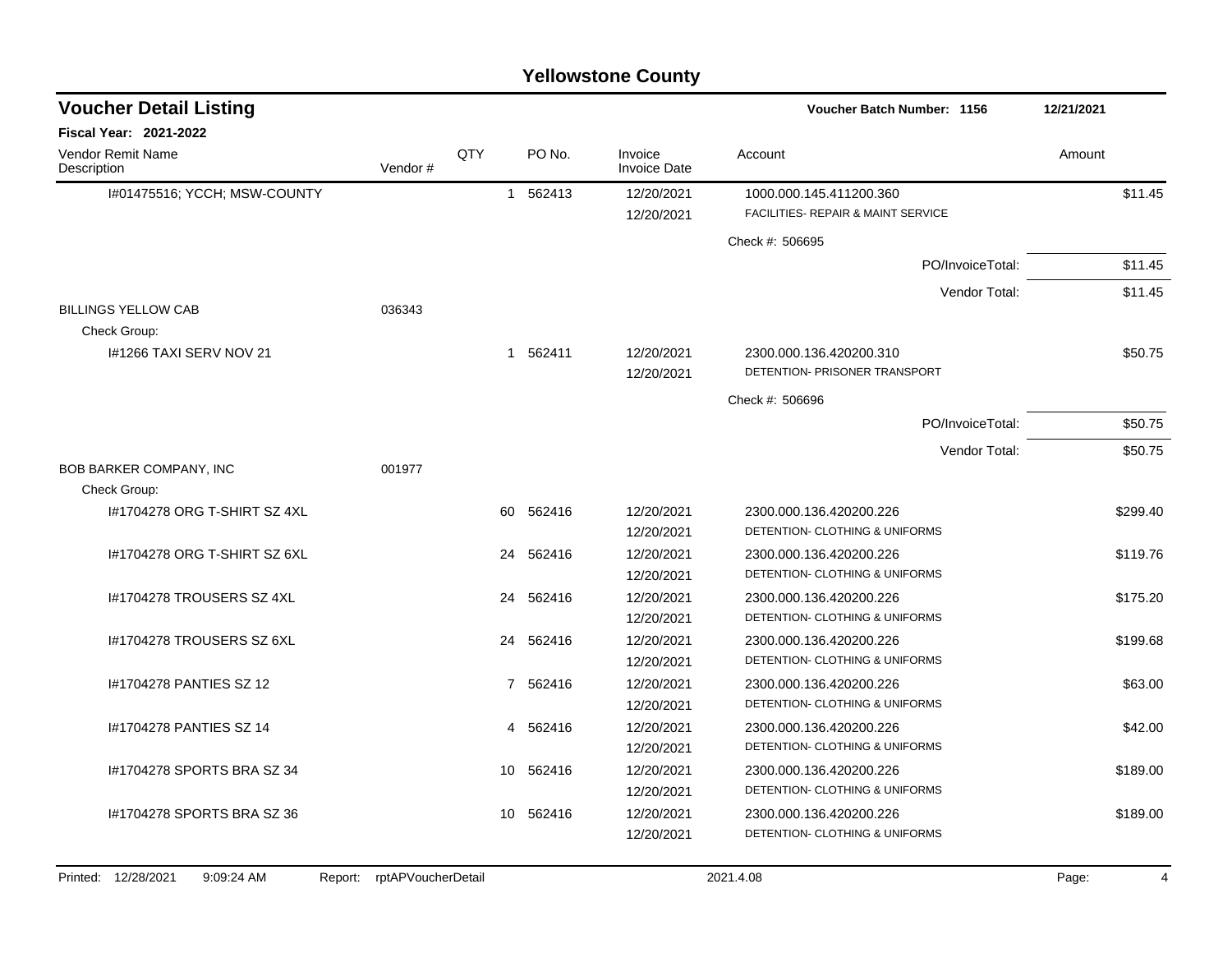| <b>Voucher Detail Listing</b>                                               |                               |     |           |        |                                | Voucher Batch Number: 1156                                    | 12/21/2021 |
|-----------------------------------------------------------------------------|-------------------------------|-----|-----------|--------|--------------------------------|---------------------------------------------------------------|------------|
| Fiscal Year: 2021-2022                                                      |                               |     |           |        |                                |                                                               |            |
| Vendor Remit Name<br>Description                                            | Vendor#                       | QTY |           | PO No. | Invoice<br><b>Invoice Date</b> | Account                                                       | Amount     |
| I#1704278 SPORTS BRA SZ 40                                                  |                               |     | 10 562416 |        | 12/20/2021<br>12/20/2021       | 2300.000.136.420200.226<br>DETENTION- CLOTHING & UNIFORMS     | \$189.00   |
|                                                                             |                               |     |           |        |                                | Check #: 506697                                               |            |
|                                                                             |                               |     |           |        |                                | PO/InvoiceTotal:                                              | \$1,466.04 |
|                                                                             |                               |     |           |        |                                | Vendor Total:                                                 | \$1,466.04 |
| CENTURYLINK.                                                                |                               |     |           |        |                                |                                                               |            |
| Check Group:                                                                |                               |     |           |        |                                |                                                               |            |
| A#86439600 1#254547469; DETENTION INTERNET,<br>CIRCUIT ID 150119091 12/8/21 |                               |     | 1 562424  |        | 12/20/2021                     | 2300.000.136.420200.345                                       | \$158.32   |
|                                                                             |                               |     |           |        | 12/20/2021                     | DETENTION- TELEPHONE & TECHNOLOGY                             |            |
| COURTHOUSE INTERNET, CIRCUIT ID 150119092 (1<br>OF 2) 12/8/21               |                               |     | 1 562424  |        | 12/20/2021                     | 6060.000.608.500800.345                                       | \$158.33   |
|                                                                             |                               |     |           |        | 12/20/2021                     | TECHNOLOGY- TELEPHONE & TECHNOLOGY                            |            |
| COUNTY ATTORNEY - INTERNET 20M, CIRCUIT<br>150119092 (2 OF 2) 12/8/21       |                               |     | 1 562424  |        | 12/20/2021                     | 2301.000.122.411100.345                                       | \$158.33   |
|                                                                             |                               |     |           |        | 12/20/2021                     | ATTORNEY- TELEPHONE & TECHNOLOGY                              |            |
|                                                                             |                               |     |           |        |                                | Check #: 506698                                               |            |
|                                                                             |                               |     |           |        |                                | PO/InvoiceTotal:                                              | \$474.98   |
|                                                                             |                               |     |           |        |                                | Vendor Total:                                                 | \$474.98   |
| <b>CRITELLI GLASS INC</b>                                                   | 021959                        |     |           |        |                                |                                                               |            |
| Check Group:                                                                |                               |     |           |        |                                |                                                               |            |
| I#I190157; YCCH; GLASS/INSTALL                                              |                               |     | 1 562410  |        | 12/20/2021<br>12/20/2021       | 1000.000.145.411200.360<br>FACILITIES- REPAIR & MAINT SERVICE | \$675.00   |
|                                                                             |                               |     |           |        |                                | Check #: 506699                                               |            |
|                                                                             |                               |     |           |        |                                | PO/InvoiceTotal:                                              | \$675.00   |
|                                                                             |                               |     |           |        |                                | Vendor Total:                                                 | \$675.00   |
| DVORAK, DOUG                                                                |                               |     |           |        |                                |                                                               |            |
| Check Group:                                                                |                               |     |           |        |                                |                                                               |            |
| Maint Shawnee Pk AUG/SEPT 2021                                              |                               |     | 1 562436  |        | 12/20/2021<br>12/20/2021       | 2210.000.405.460430.399<br>PARKS- OTHER CONTRACT SERVICES     | \$210.00   |
| Printed: 12/28/2021<br>9:09:24 AM                                           | rptAPVoucherDetail<br>Report: |     |           |        |                                | 2021.4.08                                                     | 5<br>Page: |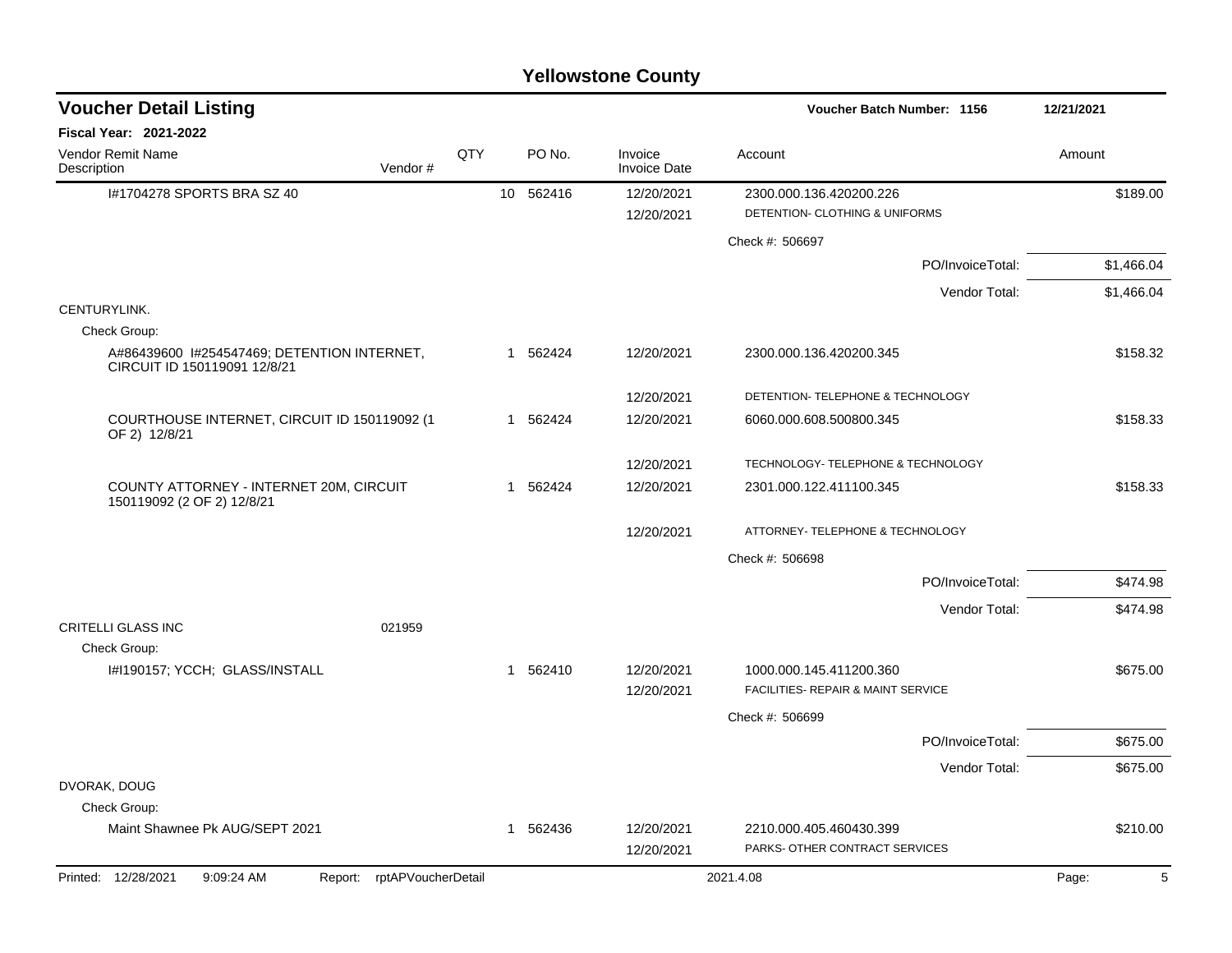|  | <b>Yellowstone County</b> |  |
|--|---------------------------|--|
|--|---------------------------|--|

| <b>Voucher Detail Listing</b>        |                            |              |          |                                | <b>Voucher Batch Number: 1156</b>                          |                  | 12/21/2021 |
|--------------------------------------|----------------------------|--------------|----------|--------------------------------|------------------------------------------------------------|------------------|------------|
| <b>Fiscal Year: 2021-2022</b>        |                            |              |          |                                |                                                            |                  |            |
| Vendor Remit Name<br>Description     | Vendor#                    | QTY          | PO No.   | Invoice<br><b>Invoice Date</b> | Account                                                    |                  | Amount     |
|                                      |                            |              |          |                                | Check #: 506700                                            |                  |            |
|                                      |                            |              |          |                                |                                                            | PO/InvoiceTotal: | \$210.00   |
|                                      |                            |              |          |                                |                                                            | Vendor Total:    | \$210.00   |
| <b>HOBART</b>                        | 040580                     |              |          |                                |                                                            |                  |            |
| Check Group:                         |                            |              |          |                                |                                                            |                  |            |
| I#FD679504; JAIL; REPAIR DISHWASHER  |                            |              | 1 562412 | 12/20/2021<br>12/20/2021       | 2300.000.146.411200.360<br>FACILITIES JAIL- REPAIR & MAINT |                  | \$23.66    |
|                                      |                            |              |          |                                | Check #: 506701                                            |                  |            |
|                                      |                            |              |          |                                |                                                            | PO/InvoiceTotal: | \$23.66    |
|                                      |                            |              |          |                                |                                                            | Vendor Total:    | \$23.66    |
| JOHN REED LANDSCAPING                |                            |              |          |                                |                                                            |                  |            |
| Check Group:                         |                            |              |          |                                |                                                            |                  |            |
| I#11/27/21 TWO MOON PARK LANDSCAPE   |                            |              | 1 562420 | 12/20/2021<br>12/20/2021       | 2210.000.405.460430.399<br>PARKS- OTHER CONTRACT SERVICES  |                  | \$385.00   |
|                                      |                            |              |          |                                | Check #: 506702                                            |                  |            |
|                                      |                            |              |          |                                |                                                            | PO/InvoiceTotal: | \$385.00   |
|                                      |                            |              |          |                                |                                                            | Vendor Total:    | \$385.00   |
| KINGS ACE HARDWARE, STATE            |                            |              |          |                                |                                                            |                  |            |
| Check Group:                         |                            |              |          |                                |                                                            |                  |            |
| I#745749.2; A#200411 JAIL; BRASS     |                            |              | 1 562429 | 12/20/2021                     | 2300.000.146.411200.360<br>FACILITIES JAIL- REPAIR & MAINT |                  | \$11.98    |
| I#745668/2; A#200411 JAIL; TOOLS     |                            |              | 1 562429 | 12/20/2021<br>12/20/2021       | 2300.000.146.411200.360                                    |                  | \$14.98    |
|                                      |                            |              |          | 12/20/2021                     | FACILITIES JAIL- REPAIR & MAINT                            |                  |            |
| I#745823/2; A#200411 JAIL; NIPPLE    |                            | $\mathbf{1}$ | 562429   | 12/20/2021                     | 2300.000.146.411200.360                                    |                  | \$4.59     |
|                                      |                            |              |          | 12/20/2021                     | FACILITIES JAIL- REPAIR & MAINT                            |                  |            |
| I#745545/2; A#200411 JAIL; FASTENERS |                            | $\mathbf 1$  | 562429   | 12/20/2021                     | 2300.000.146.411200.360                                    |                  | \$0.69     |
|                                      |                            |              |          | 12/20/2021                     | FACILITIES JAIL- REPAIR & MAINT                            |                  |            |
|                                      |                            |              |          |                                | Check #: 506703                                            |                  |            |
|                                      |                            |              |          |                                |                                                            | PO/InvoiceTotal: | \$32.24    |
|                                      |                            |              |          |                                |                                                            | Vendor Total:    | \$32.24    |
| Printed: 12/28/2021<br>9:09:24 AM    | Report: rptAPVoucherDetail |              |          |                                | 2021.4.08                                                  |                  | 6<br>Page: |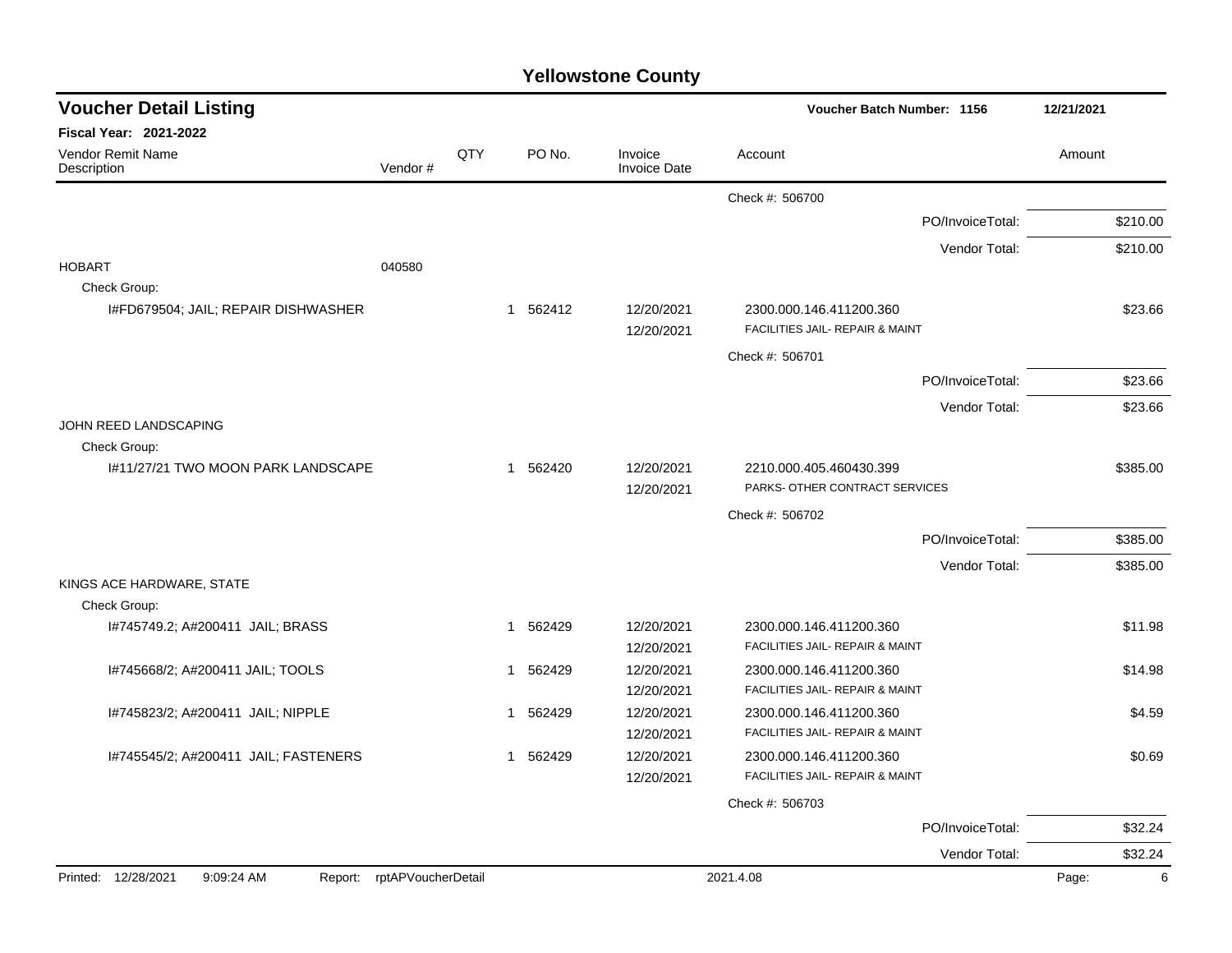| <b>Voucher Detail Listing</b>                                            |                    |     |                        |                                | Voucher Batch Number: 1156                                |                  | 12/21/2021              |
|--------------------------------------------------------------------------|--------------------|-----|------------------------|--------------------------------|-----------------------------------------------------------|------------------|-------------------------|
| <b>Fiscal Year: 2021-2022</b>                                            |                    |     |                        |                                |                                                           |                  |                         |
| <b>Vendor Remit Name</b><br>Description                                  | Vendor#            | QTY | PO No.                 | Invoice<br><b>Invoice Date</b> | Account                                                   |                  | Amount                  |
| <b>KNIFE RIVER</b>                                                       |                    |     |                        |                                |                                                           |                  |                         |
| Check Group:                                                             |                    |     |                        |                                |                                                           |                  |                         |
| 1#794301 ZIMMERMAN PK LOT GRAVEL                                         |                    |     | 562421<br>-1           | 12/20/2021<br>12/20/2021       | 2210.000.405.460430.399<br>PARKS- OTHER CONTRACT SERVICES |                  | \$959.14                |
| 1#793028 ZIMMERMAN PK LOT GRAVEL                                         |                    |     | 562421<br>1            | 12/20/2021<br>12/20/2021       | 2210.000.405.460430.399<br>PARKS- OTHER CONTRACT SERVICES |                  | \$1,131.40              |
| I#792829 ZIMMERMAN PK LOT GRAVEL                                         |                    |     | 562421<br>1            | 12/20/2021<br>12/20/2021       | 2210.000.405.460430.399<br>PARKS- OTHER CONTRACT SERVICES |                  | \$170.06                |
|                                                                          |                    |     |                        |                                | Check #: 506704                                           |                  |                         |
|                                                                          |                    |     |                        |                                |                                                           | PO/InvoiceTotal: | \$2,260.60              |
|                                                                          |                    |     |                        |                                |                                                           | Vendor Total:    | \$2,260.60              |
| <b>KTVQ</b><br>Check Group:                                              |                    |     |                        |                                |                                                           |                  |                         |
| I#938512-1/2021 HOL MEDIA CAMPAIGN                                       |                    |     | 562437<br>$\mathbf{1}$ | 12/20/2021<br>12/20/2021       | 2950.000.470.420190.336<br><b>DUI- PUBLIC RELATIONS</b>   |                  | \$380.00                |
|                                                                          |                    |     |                        |                                | Check #: 506705                                           |                  |                         |
|                                                                          |                    |     |                        |                                |                                                           | PO/InvoiceTotal: | \$380.00                |
|                                                                          |                    |     |                        |                                |                                                           | Vendor Total:    | \$380.00                |
| LAW ENFORCEMENT SEMINARS LLC<br>Check Group:                             | 040378             |     |                        |                                |                                                           |                  |                         |
| I#2021921. Online background investigations school,                      |                    |     | 562441<br>1            | 12/20/2021                     | 2300.000.130.420110.380                                   |                  | \$385.00                |
| 10/18-19/2021 TH                                                         |                    |     |                        | 12/20/2021                     | <b>ADMIN-TRAINING</b>                                     |                  |                         |
| I#2022014A. Online background investigations school,<br>10/18-19/2021 KJ |                    |     | 562441<br>$\mathbf{1}$ | 12/20/2021                     | 2300.000.130.420110.380                                   |                  | \$385.00                |
|                                                                          |                    |     |                        | 12/20/2021                     | <b>ADMIN-TRAINING</b>                                     |                  |                         |
|                                                                          |                    |     |                        |                                | Check #: 506706                                           |                  |                         |
|                                                                          |                    |     |                        |                                |                                                           | PO/InvoiceTotal: | \$770.00                |
|                                                                          |                    |     |                        |                                |                                                           | Vendor Total:    | \$770.00                |
| <b>LOCKWOOD WATER &amp; SEWER</b><br>Check Group:                        | 020091             |     |                        |                                |                                                           |                  |                         |
| Printed: 12/28/2021<br>9:09:24 AM<br>Report:                             | rptAPVoucherDetail |     |                        |                                | 2021.4.08                                                 |                  | $\overline{7}$<br>Page: |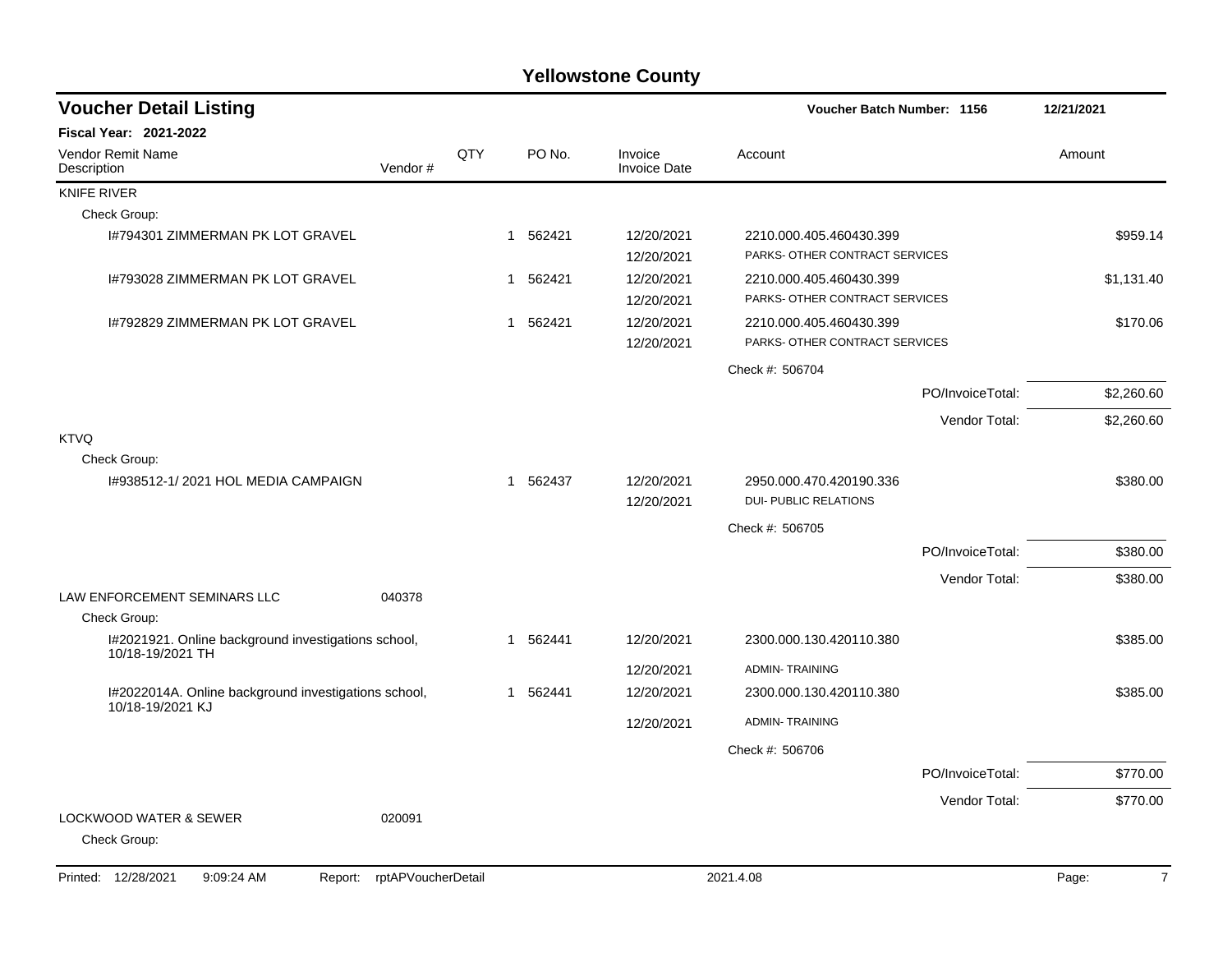| <b>Voucher Detail Listing</b>                                    |     |   |          |                                | <b>Voucher Batch Number: 1156</b>                                | 12/21/2021 |
|------------------------------------------------------------------|-----|---|----------|--------------------------------|------------------------------------------------------------------|------------|
| <b>Fiscal Year: 2021-2022</b>                                    |     |   |          |                                |                                                                  |            |
| Vendor Remit Name<br>Vendor#<br>Description                      | QTY |   | PO No.   | Invoice<br><b>Invoice Date</b> | Account                                                          | Amount     |
| A#6245-00 HARRIS PARK WATER SVC 12/1/21                          |     |   | 1 562409 | 12/20/2021<br>12/20/2021       | 2561.000.000.460430.362<br>RSID 634M HARRIS PARK MAINT & REPAIRS | \$63.27    |
|                                                                  |     |   |          |                                | Check #: 506707                                                  |            |
|                                                                  |     |   |          |                                | PO/InvoiceTotal:                                                 | \$63.27    |
|                                                                  |     |   |          |                                | Vendor Total:                                                    | \$63.27    |
| <b>LUMEN ACCESS BILL</b>                                         |     |   |          |                                |                                                                  |            |
| Check Group:                                                     |     |   |          |                                |                                                                  |            |
| 1#5104XLB2S3-2021315; DETENTION<br>ID#49.KXGS.440305.MS 12/11/21 |     |   | 1 562454 | 12/20/2021                     | 2300.000.136.420200.345                                          | \$929.95   |
|                                                                  |     |   |          | 12/20/2021                     | DETENTION- TELEPHONE & TECHNOLOGY                                |            |
| YSC-ID# 49.KXGS.440383MS 12/11/21                                |     | 1 | 562454   | 12/20/2021                     | 2399.000.235.420250.345                                          | \$929.95   |
|                                                                  |     |   |          | 12/20/2021                     | YSC- TELEPHONE & TECHNOLOGY                                      |            |
| JUNK VEH ID#KXGS.440289.MS 12/11/21                              |     |   | 1 562454 | 12/20/2021                     | 2830.000.414.430800.345                                          | \$338.77   |
|                                                                  |     |   |          | 12/20/2021                     | JUNK VEHICLE- TELEPHONE & TECHNOLOGY                             |            |
| GRANITE TOWERS ID#49.KXGS.440298.MS 12/11/21                     |     |   | 1 562454 | 12/20/2021                     | 6060.000.608.500800.345                                          | \$929.95   |
|                                                                  |     |   |          | 12/20/2021                     | TECHNOLOGY- TELEPHONE & TECHNOLOGY                               |            |
| COURTHOUSE ID#49.KXGS.440270MS 12/11/21                          |     |   | 1 562454 | 12/20/2021                     | 6060.000.608.500800.345                                          | \$1,328.50 |
|                                                                  |     |   |          | 12/20/2021                     | TECHNOLOGY- TELEPHONE & TECHNOLOGY                               |            |
| METRA - ID# 49.KXGS.440292MS 12/11/21                            |     |   | 1 562454 | 12/20/2021                     | 5810.000.552.460442.345                                          | \$929.95   |
|                                                                  |     |   |          | 12/20/2021                     | <b>METRA FACILITIES- PHONE</b>                                   |            |
|                                                                  |     |   |          |                                | Check #: 506708                                                  |            |
|                                                                  |     |   |          |                                | PO/InvoiceTotal:                                                 | \$5,387.07 |
| Check Group:                                                     |     |   |          |                                |                                                                  |            |
| I#5104XCA5S3 I#2021342; COURTHOUSE ID#E2198<br>12/8/21           |     |   | 1 562455 | 12/20/2021                     | 6060.000.608.500800.345                                          | \$840.38   |
|                                                                  |     |   |          | 12/20/2021                     | TECHNOLOGY- TELEPHONE & TECHNOLOGY                               |            |
|                                                                  |     |   |          |                                | Check #: 506708                                                  |            |
|                                                                  |     |   |          |                                | PO/InvoiceTotal:                                                 | \$840.38   |
|                                                                  |     |   |          |                                | Vendor Total:                                                    | \$6,227.45 |
| <b>MIDLAND MECHANICAL</b>                                        |     |   |          |                                |                                                                  |            |
| Check Group:                                                     |     |   |          |                                |                                                                  |            |
|                                                                  |     |   |          |                                |                                                                  |            |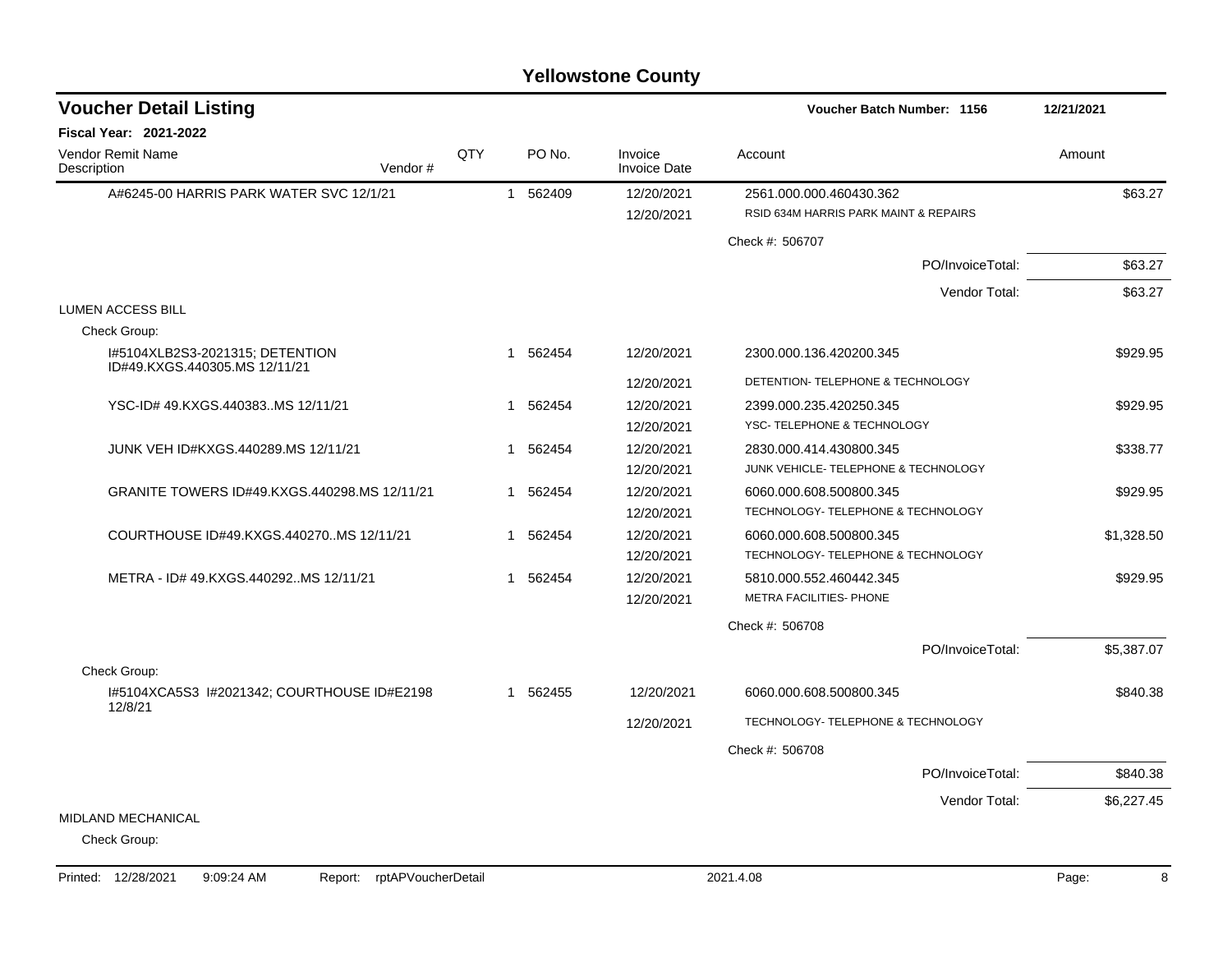| <b>Yellowstone County</b> |  |
|---------------------------|--|
|---------------------------|--|

| <b>Voucher Detail Listing</b>                     |                            |     |              |          |                                | Voucher Batch Number: 1156                              |                  | 12/21/2021 |
|---------------------------------------------------|----------------------------|-----|--------------|----------|--------------------------------|---------------------------------------------------------|------------------|------------|
| <b>Fiscal Year: 2021-2022</b>                     |                            |     |              |          |                                |                                                         |                  |            |
| Vendor Remit Name<br>Description                  | Vendor#                    | QTY |              | PO No.   | Invoice<br><b>Invoice Date</b> | Account                                                 |                  | Amount     |
| I#377254; A#082 ; INSTALL FITTINGS                |                            |     | $\mathbf{1}$ | 562433   | 12/20/2021                     | 2300.000.146.411200.360                                 |                  | \$107.75   |
|                                                   |                            |     |              |          | 12/20/2021                     | FACILITIES JAIL- REPAIR & MAINT                         |                  |            |
|                                                   |                            |     |              |          |                                | Check #: 506709                                         |                  |            |
|                                                   |                            |     |              |          |                                |                                                         | PO/InvoiceTotal: | \$107.75   |
|                                                   |                            |     |              |          |                                |                                                         | Vendor Total:    | \$107.75   |
| <b>MOJO 92.5</b><br>Check Group:                  |                            |     |              |          |                                |                                                         |                  |            |
| 1#21110268/2021 HOL MEDIA CAMPAIGN                |                            |     |              | 1 562430 | 12/20/2021                     | 2950.000.470.420190.336<br><b>DUI- PUBLIC RELATIONS</b> |                  | \$120.00   |
|                                                   |                            |     |              |          | 12/20/2021                     | Check #: 506710                                         |                  |            |
|                                                   |                            |     |              |          |                                |                                                         | PO/InvoiceTotal: | \$120.00   |
|                                                   |                            |     |              |          |                                |                                                         |                  |            |
| MONTANA DAKOTA UTILITIES<br>Check Group:          | 040762                     |     |              |          |                                |                                                         | Vendor Total:    | \$120.00   |
| A#51978010000; 215 N 27TH 12/16/21                |                            |     |              | 1 562449 | 12/20/2021                     | 1000.000.145.411200.344                                 |                  | \$4,706.76 |
|                                                   |                            |     |              |          | 12/20/2021                     | FACILITIES- GAS                                         |                  |            |
| A#07162535186 MILLER BLDG 12/16/21                |                            |     | $\mathbf{1}$ | 562449   | 12/20/2021<br>12/20/2021       | 1000.000.145.411200.344<br><b>FACILITIES- GAS</b>       |                  | \$3,376.08 |
|                                                   |                            |     |              |          |                                | Check #: 506711                                         |                  |            |
|                                                   |                            |     |              |          |                                |                                                         | PO/InvoiceTotal: | \$8,082.84 |
|                                                   |                            |     |              |          |                                |                                                         | Vendor Total:    | \$8,082.84 |
| <b>MOUNTAIN ALARM</b>                             |                            |     |              |          |                                |                                                         |                  |            |
| Check Group:<br>I#2632036; A#010054 YCCH; INSTALL |                            |     |              | 1 562439 | 12/20/2021                     | 1000.000.145.411200.360                                 |                  | \$413.06   |
|                                                   |                            |     |              |          | 12/20/2021                     | FACILITIES- REPAIR & MAINT SERVICE                      |                  |            |
|                                                   |                            |     |              |          |                                | Check #: 506712                                         |                  |            |
|                                                   |                            |     |              |          |                                |                                                         | PO/InvoiceTotal: | \$413.06   |
|                                                   |                            |     |              |          |                                |                                                         | Vendor Total:    | \$413.06   |
| <b>NAPA AUTO PARTS</b><br>Check Group:            | 020015                     |     |              |          |                                |                                                         |                  |            |
| Printed: 12/28/2021<br>9:09:24 AM                 | Report: rptAPVoucherDetail |     |              |          |                                | 2021.4.08                                               |                  | Page:<br>9 |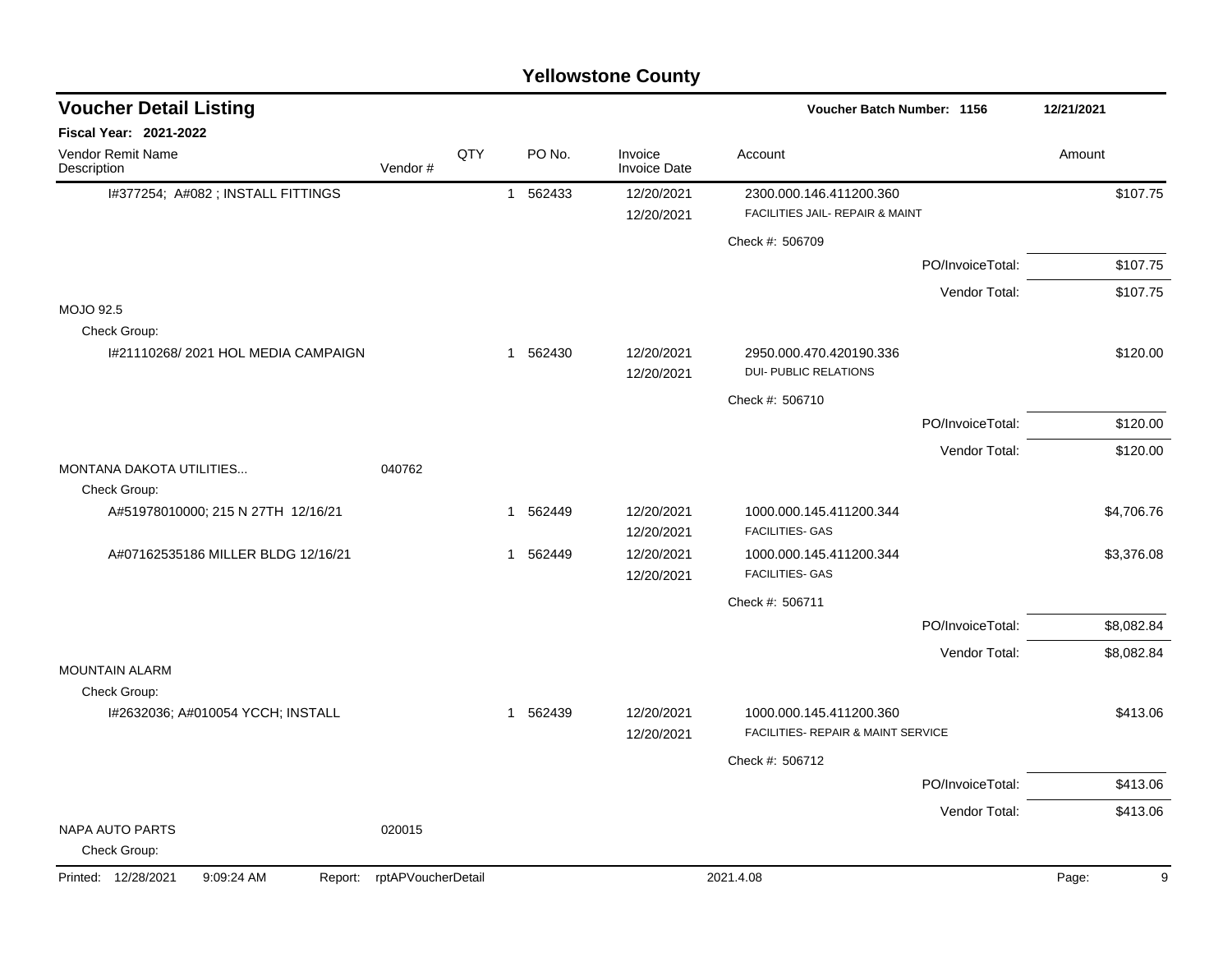|                                                                      |                            |     |   |          | <b>Yellowstone County</b>      |                                                               |                  |            |          |
|----------------------------------------------------------------------|----------------------------|-----|---|----------|--------------------------------|---------------------------------------------------------------|------------------|------------|----------|
| <b>Voucher Detail Listing</b>                                        |                            |     |   |          |                                | <b>Voucher Batch Number: 1156</b>                             |                  | 12/21/2021 |          |
| Fiscal Year: 2021-2022                                               |                            |     |   |          |                                |                                                               |                  |            |          |
| Vendor Remit Name<br>Description                                     | Vendor#                    | QTY |   | PO No.   | Invoice<br><b>Invoice Date</b> | Account                                                       |                  | Amount     |          |
| I#3977-00-358798; YCCH; WIPER TRANS                                  |                            |     | 1 | 562407   | 12/20/2021<br>12/20/2021       | 1000.000.145.411200.361<br>FACILITIES- VEHICLE REPAIRS        |                  |            | \$183.28 |
| 1#3977-00-358644; YCCH; WIPER ARMS                                   |                            |     | 1 | 562407   | 12/20/2021<br>12/20/2021       | 1000.000.145.411200.361<br>FACILITIES- VEHICLE REPAIRS        |                  |            | \$38.52  |
| 1#3977-00-358084; YCCH; WIPERS                                       |                            |     | 1 | 562407   | 12/20/2021<br>12/20/2021       | 1000.000.145.411200.361<br><b>FACILITIES- VEHICLE REPAIRS</b> |                  |            | \$18.64  |
|                                                                      |                            |     |   |          |                                | Check #: 506713                                               |                  |            |          |
|                                                                      |                            |     |   |          |                                |                                                               | PO/InvoiceTotal: |            | \$240.44 |
|                                                                      |                            |     |   |          |                                |                                                               | Vendor Total:    |            | \$240.44 |
| NORTHWESTERN ENERGY<br>Check Group:                                  | 045035                     |     |   |          |                                |                                                               |                  |            |          |
| A#0759078-9 HILLNER PARK 12/3/21                                     |                            |     | 1 | 562415   | 12/20/2021<br>12/20/2021       | 2210.000.405.460463.362<br>LOCKWOOD- MAINT & REPAIRS          |                  |            | \$7.30   |
| A#0645906-9 TWO MOON PARK 12/3/21                                    |                            |     | 1 | 562415   | 12/20/2021<br>12/20/2021       | 2210.000.405.460430.340<br>PARKS-UTILITIES                    |                  |            | \$27.11  |
|                                                                      |                            |     |   |          |                                | Check #: 506714                                               |                  |            |          |
|                                                                      |                            |     |   |          |                                |                                                               | PO/InvoiceTotal: |            | \$34.41  |
|                                                                      |                            |     |   |          |                                |                                                               | Vendor Total:    |            | \$34.41  |
| PITNEY BOWES                                                         |                            |     |   |          |                                |                                                               |                  |            |          |
| Check Group:<br>I#1019630180; Service Agreement 7/1 - 12/31/21- Send |                            |     | 1 | 562450   | 12/20/2021                     | 1000.000.199.411800.397                                       |                  |            | \$616.04 |
| <b>Pro Mailer</b>                                                    |                            |     |   |          |                                |                                                               |                  |            |          |
| I#1019630180; Service Agreement 7/1 - 12/31/21- Send                 |                            |     | 1 | 562450   | 12/20/2021<br>12/20/2021       | MISC- CONTRACT SERVICES<br>1000.000.199.411800.397            |                  |            | \$216.00 |
| <b>Pro Meter</b>                                                     |                            |     |   |          |                                |                                                               |                  |            |          |
|                                                                      |                            |     |   |          | 12/20/2021                     | MISC- CONTRACT SERVICES                                       |                  |            |          |
| I#1019630180; Service Agreement 7/1 - 12/31/21 -<br>Envelope Stacker |                            |     |   | 1 562450 | 12/20/2021                     | 1000.000.199.411800.397                                       |                  |            | \$500.96 |
|                                                                      |                            |     |   |          | 12/20/2021                     | MISC- CONTRACT SERVICES                                       |                  |            |          |
|                                                                      |                            |     |   |          |                                | Check #: 506715                                               |                  |            |          |
|                                                                      |                            |     |   |          |                                |                                                               | PO/InvoiceTotal: | \$1,333.00 |          |
|                                                                      |                            |     |   |          |                                |                                                               |                  |            |          |
| 12/28/2021<br>9:09:24 AM<br>Printed:                                 | Report: rptAPVoucherDetail |     |   |          |                                | 2021.4.08                                                     |                  | Page:      | 10       |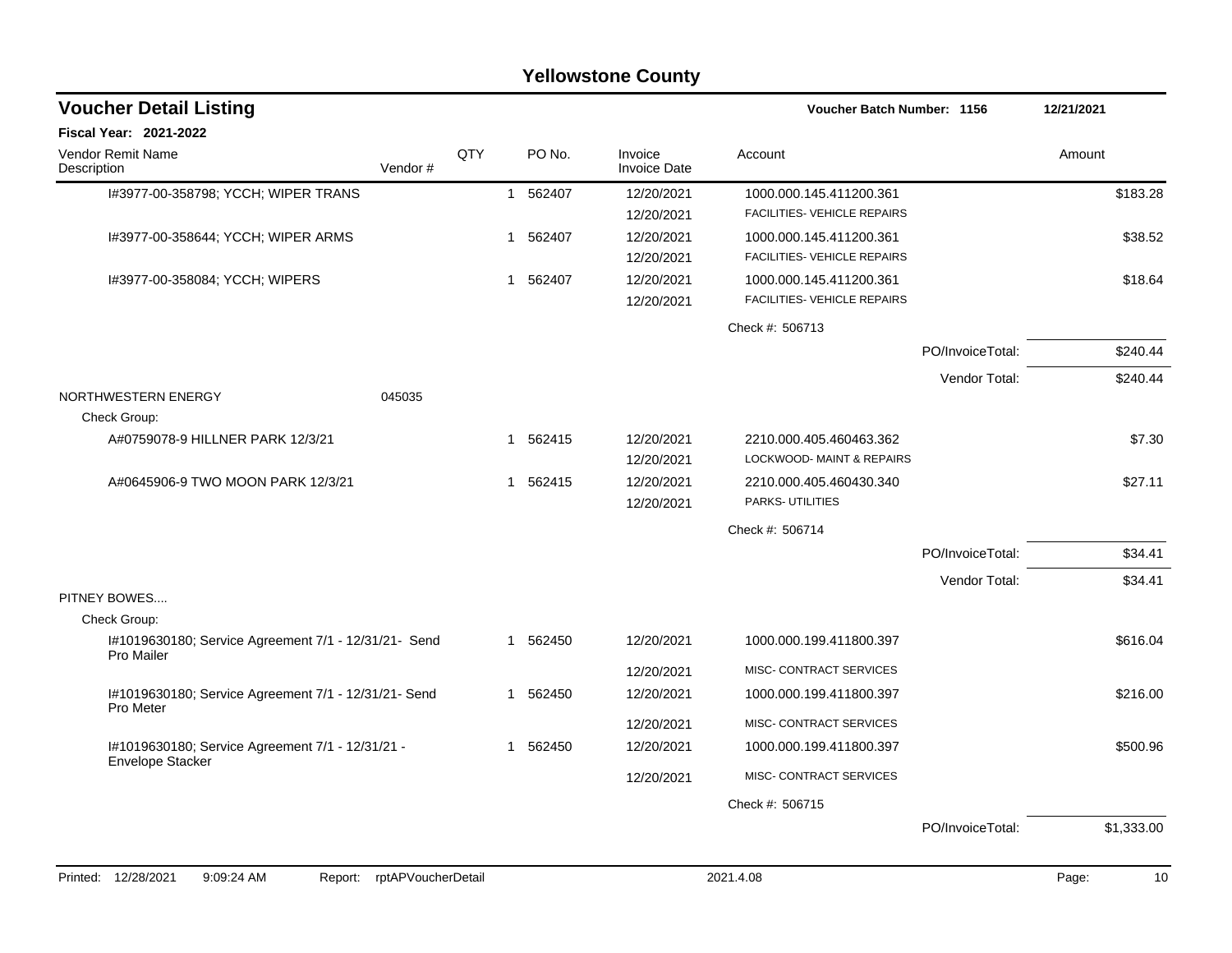| <b>Voucher Detail Listing</b>                           |     |   |          |                                | Voucher Batch Number: 1156                                       |                  | 12/21/2021 |
|---------------------------------------------------------|-----|---|----------|--------------------------------|------------------------------------------------------------------|------------------|------------|
| Fiscal Year: 2021-2022                                  |     |   |          |                                |                                                                  |                  |            |
| Vendor Remit Name<br>Vendor#<br>Description             | QTY |   | PO No.   | Invoice<br><b>Invoice Date</b> | Account                                                          |                  | Amount     |
|                                                         |     |   |          |                                |                                                                  | Vendor Total:    | \$1,333.00 |
| PRIDE OF MONTANA INC                                    |     |   |          |                                |                                                                  |                  |            |
| Check Group:                                            |     |   |          |                                |                                                                  |                  |            |
| 1#71228 BMO ADD'L CLEANING 11/30/21                     |     |   | 1 562440 | 12/20/2021                     | 1000.000.145.411200.360                                          |                  | \$880.00   |
|                                                         |     |   |          | 12/20/2021                     | <b>FACILITIES- REPAIR &amp; MAINT SERVICE</b>                    |                  |            |
|                                                         |     |   |          |                                | Check #: 506716                                                  |                  |            |
|                                                         |     |   |          |                                |                                                                  | PO/InvoiceTotal: | \$880.00   |
|                                                         |     |   |          |                                |                                                                  | Vendor Total:    | \$880.00   |
| PROFORCE LAW ENFORCEMENT                                |     |   |          |                                |                                                                  |                  |            |
| Check Group:                                            |     |   |          |                                |                                                                  |                  |            |
| I#468289. (2) detective holsters, (12) .9mm mag pouches |     |   | 1 562445 | 12/20/2021<br>12/20/2021       | 2300.000.130.420110.226<br><b>ADMIN- CLOTHING &amp; UNIFORMS</b> |                  | \$258.86   |
|                                                         |     |   |          |                                | Check #: 506717                                                  |                  |            |
|                                                         |     |   |          |                                |                                                                  | PO/InvoiceTotal: | \$258.86   |
|                                                         |     |   |          |                                |                                                                  | Vendor Total:    | \$258.86   |
| <b>REPUBLIC SERVICES #892</b>                           |     |   |          |                                |                                                                  |                  |            |
| Check Group:                                            |     |   |          |                                |                                                                  |                  |            |
| A#30892-3483393 I#978076; TWO MOON 11/28/21             |     | 1 | 562432   | 12/20/2021                     | 2210.000.405.460430.340                                          |                  | \$203.31   |
|                                                         |     |   |          | 12/20/2021                     | PARKS- UTILITIES                                                 |                  |            |
| A#30892-3483393 I#978076; EARL GUSS 11/28/21            |     | 1 | 562432   | 12/20/2021                     | 2210.000.405.460430.340                                          |                  | \$29.56    |
|                                                         |     |   |          | 12/20/2021                     | PARKS- UTILITIES                                                 |                  |            |
| A#30892-3483393 I#978076; ZIMMERMAN 11/28/21            |     |   | 1 562432 | 12/20/2021                     | 2210.000.405.460430.340                                          |                  | \$116.05   |
|                                                         |     |   |          | 12/20/2021                     | PARKS- UTILITIES                                                 |                  |            |
|                                                         |     |   |          |                                | Check #: 506718                                                  |                  |            |
|                                                         |     |   |          |                                |                                                                  | PO/InvoiceTotal: | \$348.92   |
|                                                         |     |   |          |                                |                                                                  | Vendor Total:    | \$348.92   |
| <b>RESERVATION COUNTIES</b>                             |     |   |          |                                |                                                                  |                  |            |

Check Group: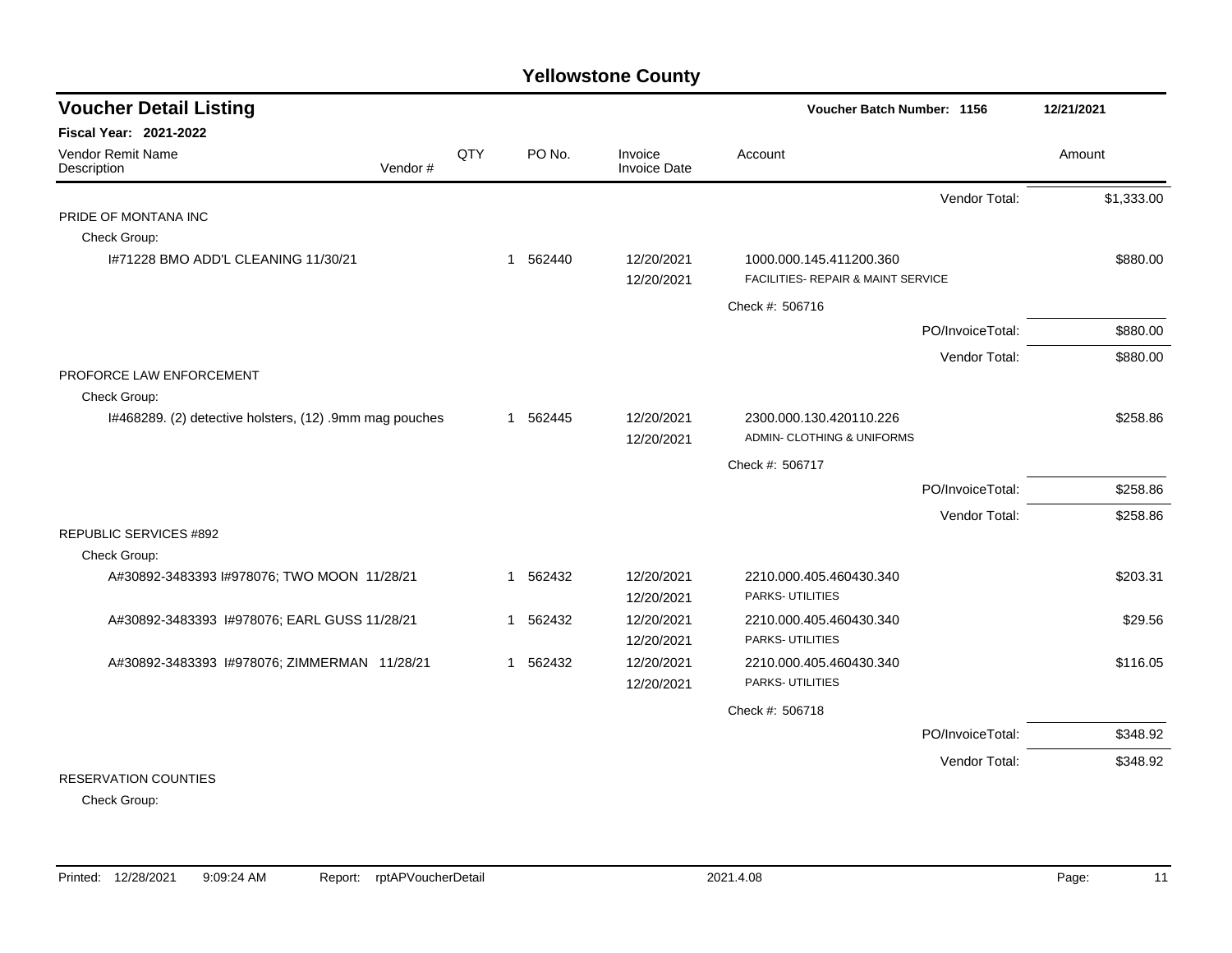| <b>Voucher Detail Listing</b>                                                |         |     |              |          |                                | Voucher Batch Number: 1156                                 | 12/21/2021       |          |
|------------------------------------------------------------------------------|---------|-----|--------------|----------|--------------------------------|------------------------------------------------------------|------------------|----------|
| <b>Fiscal Year: 2021-2022</b>                                                |         |     |              |          |                                |                                                            |                  |          |
| Vendor Remit Name<br>Description                                             | Vendor# | QTY |              | PO No.   | Invoice<br><b>Invoice Date</b> | Account                                                    |                  | Amount   |
| I#22-15 FY 22 Annual Reservation Counties Membership<br>Dues; 7/1/21-6/30/22 |         |     | $\mathbf{1}$ | 562456   | 12/20/2021                     | 1000.000.100.410100.330                                    |                  | \$800.00 |
|                                                                              |         |     |              |          | 12/20/2021                     | BOCC- MEMBERSHIP & DUES                                    |                  |          |
|                                                                              |         |     |              |          |                                | Check #: 506719                                            |                  |          |
|                                                                              |         |     |              |          |                                |                                                            | PO/InvoiceTotal: | \$800.00 |
|                                                                              |         |     |              |          |                                |                                                            | Vendor Total:    | \$800.00 |
| <b>RIMROCK FOUNDATION</b><br>Check Group:                                    | 005310  |     |              |          |                                |                                                            |                  |          |
| I#YC20211214 Pre-employment psych eval KS.                                   |         |     | 1            | 562443   | 12/20/2021<br>12/20/2021       | 2300.000.130.420110.351<br>ADMIN- MEDICAL & PYSCH SERVICES |                  | \$295.00 |
|                                                                              |         |     |              |          |                                | Check #: 506720                                            |                  |          |
|                                                                              |         |     |              |          |                                |                                                            | PO/InvoiceTotal: | \$295.00 |
|                                                                              |         |     |              |          |                                |                                                            | Vendor Total:    | \$295.00 |
| <b>SCARPARI, PAUL</b>                                                        |         |     |              |          |                                |                                                            |                  |          |
| Check Group:<br>I#9/28/21; YCCH; LANDSCAPING                                 |         |     | -1           | 562438   | 12/20/2021                     | 1000.000.145.411200.365                                    |                  | \$14.99  |
|                                                                              |         |     |              |          | 12/20/2021                     | FACILITIES- GROUND MAINT                                   |                  |          |
|                                                                              |         |     |              |          |                                | Check #: 506721                                            |                  |          |
|                                                                              |         |     |              |          |                                |                                                            | PO/InvoiceTotal: | \$14.99  |
|                                                                              |         |     |              |          |                                |                                                            | Vendor Total:    | \$14.99  |
| SCHUTZ FOSS ARCHITECTS                                                       | 042744  |     |              |          |                                |                                                            |                  |          |
| Check Group:<br>PayApp#7 Prj#2112 YCDF Psych Interview Remodel               |         |     |              | 1 562414 | 12/20/21                       | 2272.000.199.440400.920                                    |                  | \$500.00 |
| <b>Billings</b>                                                              |         |     |              |          | 12/20/2021                     | <b>MENTAL HEALTH</b>                                       |                  |          |
|                                                                              |         |     |              |          |                                | Check #: 506722                                            |                  |          |
|                                                                              |         |     |              |          |                                |                                                            | PO/InvoiceTotal: | \$500.00 |
|                                                                              |         |     |              |          |                                |                                                            | Vendor Total:    | \$500.00 |
| <b>SPECTRUM REACH</b>                                                        |         |     |              |          |                                |                                                            |                  |          |
| Check Group:                                                                 |         |     |              |          |                                |                                                            |                  |          |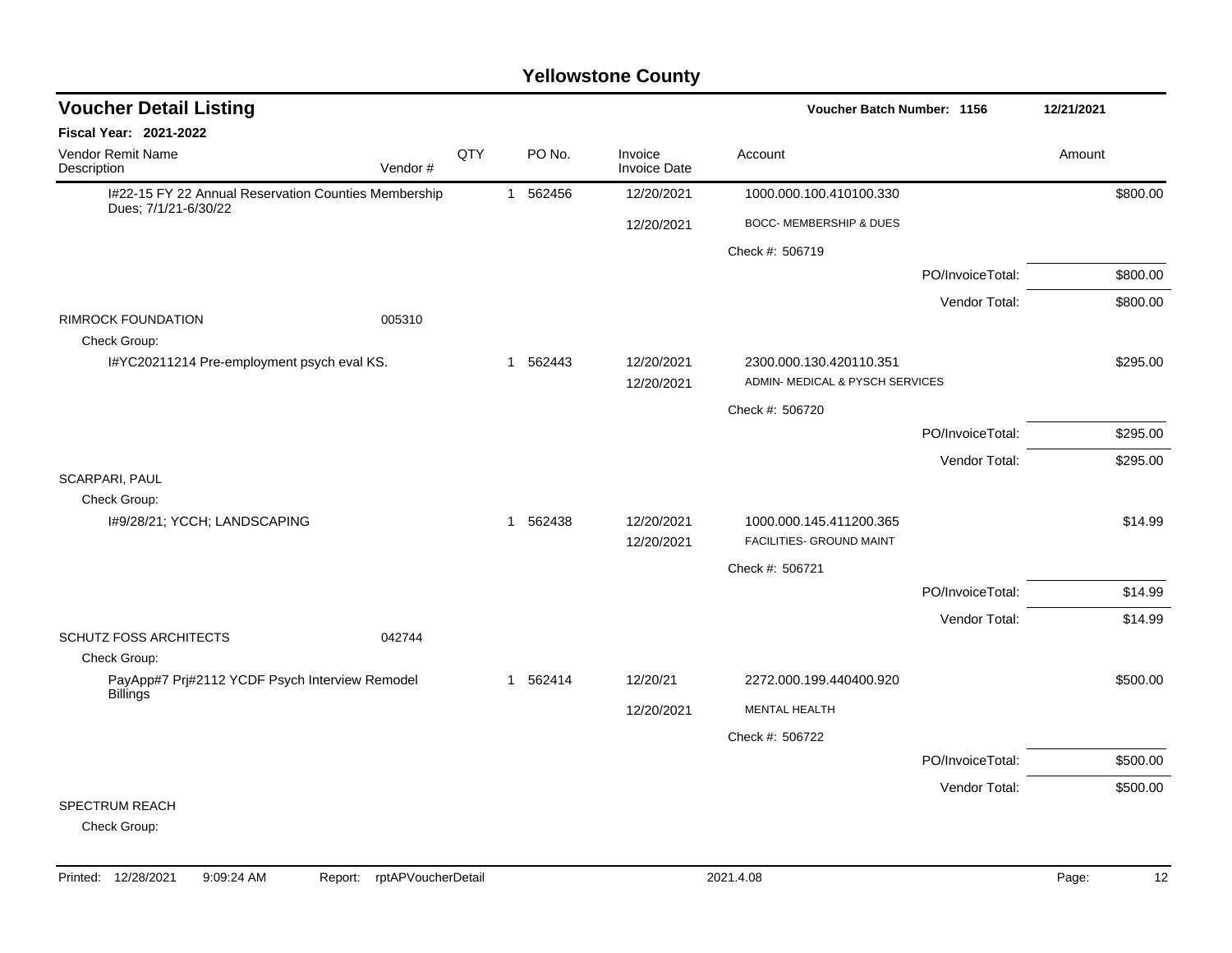| <b>Voucher Detail Listing</b>                                      |     |          |                                | <b>Voucher Batch Number: 1156</b>                             | 12/21/2021                  |
|--------------------------------------------------------------------|-----|----------|--------------------------------|---------------------------------------------------------------|-----------------------------|
| <b>Fiscal Year: 2021-2022</b>                                      |     |          |                                |                                                               |                             |
| Vendor Remit Name<br>Vendor#<br>Description                        | QTY | PO No.   | Invoice<br><b>Invoice Date</b> | Account                                                       | Amount                      |
| I#INV70637686 2021 HOL MEDIA CAMPAIGN                              |     | 1 562434 | 12/20/2021                     | 2950.000.470.420190.336                                       | \$245.00                    |
|                                                                    |     |          | 12/20/2021                     | <b>DUI- PUBLIC RELATIONS</b>                                  |                             |
|                                                                    |     |          |                                | Check #: 506723                                               |                             |
|                                                                    |     |          |                                | PO/InvoiceTotal:                                              | \$245.00                    |
|                                                                    |     |          |                                |                                                               | Vendor Total:<br>\$245.00   |
| STERLING COMPUTERS CORPORATION<br>Check Group:                     |     |          |                                |                                                               |                             |
| I# 0112721; Fujitso FI-7160 scanner                                |     | 1 562451 | 12/20/2021<br>12/20/2021       | 2300.000.131.420140.220<br>DETECTIVES- OPERATING SUPPLIES     | \$922.00                    |
| # 0112721; Dell 24 Monitor - P2422H                                |     | 1 562451 | 12/20/2021<br>12/20/2021       | 2300.000.131.420140.220<br>DETECTIVES- OPERATING SUPPLIES     | \$254.00                    |
|                                                                    |     |          |                                | Check #: 506724                                               |                             |
|                                                                    |     |          |                                | PO/InvoiceTotal:                                              | \$1,176.00                  |
| Check Group:                                                       |     |          |                                |                                                               |                             |
| I#0112802; Panasonic auto adaptor CF-LNDFC120                      |     | 1 562452 | 12/20/2021<br>12/20/2021       | 2300.000.126.420800.210<br>CORONER- OFFICE SUPPLIES           | \$124.00                    |
|                                                                    |     |          |                                | Check #: 506724                                               |                             |
|                                                                    |     |          |                                | PO/InvoiceTotal:                                              | \$124.00                    |
| Check Group:                                                       |     |          |                                |                                                               |                             |
| I#0113002; Viewsonic VG2239SMH LED monitors                        |     | 2 562453 | 12/20 /2021<br>12/20/2021      | 4050.000.599.420110.940<br>SHERIFF- CAPITAL OUTLAY/ EQUIPMENT | \$409.54                    |
| I#0113002; HDMI cable                                              |     | 1 562453 | 12/20 /2021                    | 4050.000.599.420110.940                                       | \$19.42                     |
|                                                                    |     |          | 12/20/2021                     | SHERIFF- CAPITAL OUTLAY/ EQUIPMENT                            |                             |
|                                                                    |     |          |                                | Check #: 506724                                               |                             |
|                                                                    |     |          |                                | PO/InvoiceTotal:                                              | \$428.96                    |
|                                                                    |     |          |                                |                                                               | Vendor Total:<br>\$1,728.96 |
| <b>TOWN SQUARE MEDIA</b>                                           |     |          |                                |                                                               |                             |
| Check Group:                                                       |     |          |                                |                                                               |                             |
| I#2919906-1/2021 HOL MEDIA CAMPAIGN                                |     | 1 562423 | 12/20/2021<br>12/20/2021       | 2950.000.470.420190.336<br>DUI- PUBLIC RELATIONS              | \$190.00                    |
| rptAPVoucherDetail<br>Printed: 12/28/2021<br>9:09:24 AM<br>Report: |     |          |                                | 2021.4.08                                                     | 13<br>Page:                 |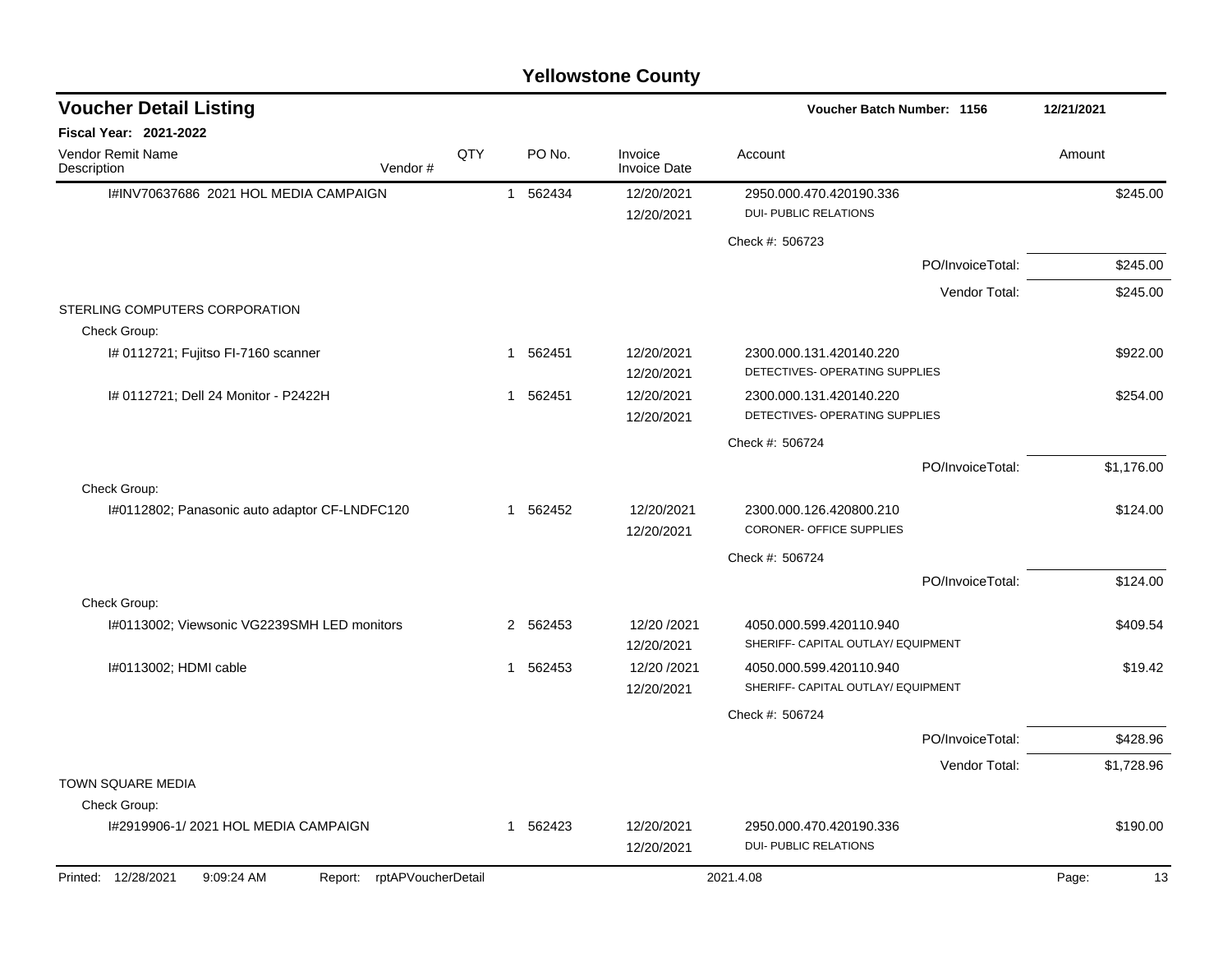| <b>Voucher Detail Listing</b>                                     |                    |     |          |                                | Voucher Batch Number: 1156                            |                  | 12/21/2021  |
|-------------------------------------------------------------------|--------------------|-----|----------|--------------------------------|-------------------------------------------------------|------------------|-------------|
| Fiscal Year: 2021-2022                                            |                    |     |          |                                |                                                       |                  |             |
| Vendor Remit Name<br>Description                                  | Vendor#            | QTY | PO No.   | Invoice<br><b>Invoice Date</b> | Account                                               |                  | Amount      |
|                                                                   |                    |     |          |                                | Check #: 506725                                       |                  |             |
|                                                                   |                    |     |          |                                |                                                       | PO/InvoiceTotal: | \$190.00    |
|                                                                   |                    |     |          |                                |                                                       | Vendor Total:    | \$190.00    |
| <b>WEX BANK</b>                                                   |                    |     |          |                                |                                                       |                  |             |
| Check Group:                                                      |                    |     |          |                                |                                                       |                  |             |
| I#76274686; A#0481008533283 YCCH; GAS                             |                    | -1  | 562431   | 12/20/2021                     | 1000.000.145.411200.231                               |                  | \$266.14    |
|                                                                   |                    |     |          | 12/20/2021                     | FACILITIES- GAS/OIL/GREASE                            |                  |             |
| I#76274686; A#0481008533283 YCCH; REBATES                         |                    |     | 1 562431 | 12/20/2021<br>12/20/2021       | 1000.000.145.411200.231<br>FACILITIES- GAS/OIL/GREASE |                  | (\$3.88)    |
| I#76274686; A#0481008533283 YCCH; PAPER                           |                    |     | 1 562431 | 12/20/2021                     | 1000.000.145.411200.231                               |                  | \$10.00     |
| <b>DELIVERY FEE</b>                                               |                    |     |          | 12/20/2021                     | FACILITIES- GAS/OIL/GREASE                            |                  |             |
| I#76274686; A#0481008533283 YCCH; FINANCE CHG                     |                    |     | 1 562431 | 12/20/2021                     | 1000.000.145.411200.231                               |                  | \$75.00     |
|                                                                   |                    |     |          | 12/20/2021                     | FACILITIES- GAS/OIL/GREASE                            |                  |             |
|                                                                   |                    |     |          |                                | Check #: 506726                                       |                  |             |
|                                                                   |                    |     |          |                                |                                                       | PO/InvoiceTotal: | \$347.26    |
|                                                                   |                    |     |          |                                |                                                       | Vendor Total:    | \$347.26    |
| WICKLANDER-ZULAWSKI                                               | 038522             |     |          |                                |                                                       |                  |             |
| Check Group:                                                      |                    |     |          |                                |                                                       |                  |             |
| I#26691; Interview/Interrogation class, Billings 2/18/2022.<br>RL |                    |     | 1 562442 | 12/20/2021                     | 2300.000.130.420110.380                               |                  | \$265.00    |
|                                                                   |                    |     |          | 12/20/2021                     | <b>ADMIN-TRAINING</b>                                 |                  |             |
| I#26682; Interview/Interrogation class, Billings 2/18/2022.<br>PG |                    |     | 1 562442 | 12/20/2021                     | 2300.000.130.420110.380                               |                  | \$265.00    |
|                                                                   |                    |     |          | 12/20/2021                     | <b>ADMIN-TRAINING</b>                                 |                  |             |
| I#26680; Interview/Interrogation class, Billings 2/18/2022.<br>JZ |                    |     | 1 562442 | 12/20/2021                     | 2300.000.130.420110.380                               |                  | \$265.00    |
|                                                                   |                    |     |          | 12/20/2021                     | <b>ADMIN-TRAINING</b>                                 |                  |             |
| I#26687; Interview/Interrogation class, Billings 2/18/2022.<br>BZ |                    |     | 1 562442 | 12/20/2021                     | 2300.000.130.420110.380                               |                  | \$265.00    |
|                                                                   |                    |     |          | 12/20/2021                     | <b>ADMIN-TRAINING</b>                                 |                  |             |
|                                                                   |                    |     |          |                                | Check #: 506727                                       |                  |             |
|                                                                   |                    |     |          |                                |                                                       | PO/InvoiceTotal: | \$1,060.00  |
| Printed: 12/28/2021<br>9:09:24 AM<br>Report:                      | rptAPVoucherDetail |     |          |                                | 2021.4.08                                             |                  | Page:<br>14 |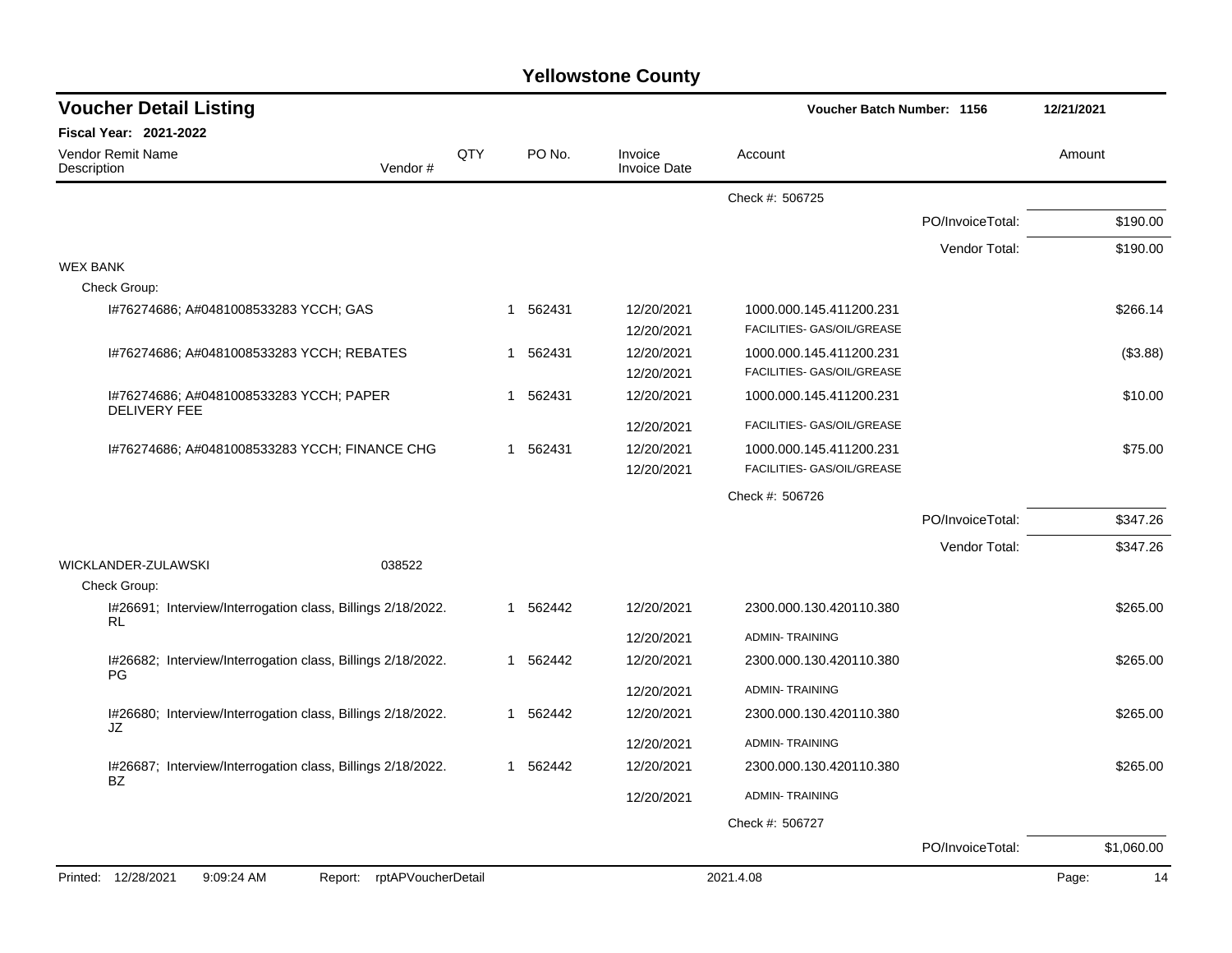| <b>Voucher Detail Listing</b>                |                    |     |                        |                                | Voucher Batch Number: 1156                                    |                  | 12/21/2021  |
|----------------------------------------------|--------------------|-----|------------------------|--------------------------------|---------------------------------------------------------------|------------------|-------------|
| <b>Fiscal Year: 2021-2022</b>                |                    |     |                        |                                |                                                               |                  |             |
| <b>Vendor Remit Name</b><br>Description      | Vendor#            | QTY | PO No.                 | Invoice<br><b>Invoice Date</b> | Account                                                       |                  | Amount      |
|                                              |                    |     |                        |                                |                                                               | Vendor Total:    | \$1,060.00  |
| WINCHELL LANDSCAPING INC                     |                    |     |                        |                                |                                                               |                  |             |
| Check Group:                                 |                    |     |                        |                                |                                                               |                  |             |
| 1#33166 BROOKWOOD PK WINTERIZATION 12/13/21  |                    |     | 1 562428               | 12/20/2021<br>12/20/2021       | 2689.000.000.460430.362<br>RSID 769M PARK MAINT & REPAIRS     |                  | \$639.00    |
|                                              |                    |     |                        |                                | Check #: 506728                                               |                  |             |
|                                              |                    |     |                        |                                |                                                               | PO/InvoiceTotal: | \$639.00    |
|                                              |                    |     |                        |                                |                                                               | Vendor Total:    | \$639.00    |
| WW GRAINGER                                  |                    |     |                        |                                |                                                               |                  |             |
| Check Group:                                 |                    |     |                        |                                |                                                               |                  |             |
| I#9129150612; A#800740417 WHC; BULBS         |                    |     | 562419<br>$\mathbf{1}$ | 12/20/2021                     | 2360.000.145.460452.360                                       |                  | \$30.60     |
|                                              |                    |     |                        | 12/20/2021                     | FACILITIES- REPAIR & MAINT                                    |                  |             |
| I#9131671787; A#800740417 YCCH; BULBS        |                    |     | 562419<br>1            | 12/20/2021<br>12/20/2021       | 1000.000.145.411200.360<br>FACILITIES- REPAIR & MAINT SERVICE |                  | \$359.19    |
|                                              |                    |     |                        |                                | Check #: 506729                                               |                  |             |
|                                              |                    |     |                        |                                |                                                               | PO/InvoiceTotal: | \$389.79    |
|                                              |                    |     |                        |                                |                                                               | Vendor Total:    | \$389.79    |
| YELLOWSTONE VALLEY ELECTRIC<br>Check Group:  | 006770             |     |                        |                                |                                                               |                  |             |
| A#17389005 SVC - CUSTER PARK 11/30/21        |                    |     | 562408<br>$\mathbf 1$  | 12/20/2021<br>12/20/2021       | 2210.000.405.460430.340<br>PARKS- UTILITIES                   |                  | \$99.09     |
|                                              |                    |     |                        |                                | Check #: 506730                                               |                  |             |
|                                              |                    |     |                        |                                |                                                               | PO/InvoiceTotal: | \$99.09     |
| Check Group:                                 |                    |     |                        |                                |                                                               |                  |             |
| A#17389026 CLYDESDALE PARK 12/15/21          |                    |     | 1 562448               | 12/20/2021<br>12/20/2021       | 2688.000.000.460430.362<br>RSID 768M PARK MAINT & REPAIRS     |                  | \$19.00     |
|                                              |                    |     |                        |                                | Check #: 506730                                               |                  |             |
|                                              |                    |     |                        |                                |                                                               | PO/InvoiceTotal: | \$19.00     |
|                                              |                    |     |                        |                                |                                                               | Vendor Total:    | \$118.09    |
|                                              |                    |     |                        |                                |                                                               |                  |             |
| Printed: 12/28/2021<br>9:09:24 AM<br>Report: | rptAPVoucherDetail |     |                        |                                | 2021.4.08                                                     |                  | Page:<br>15 |